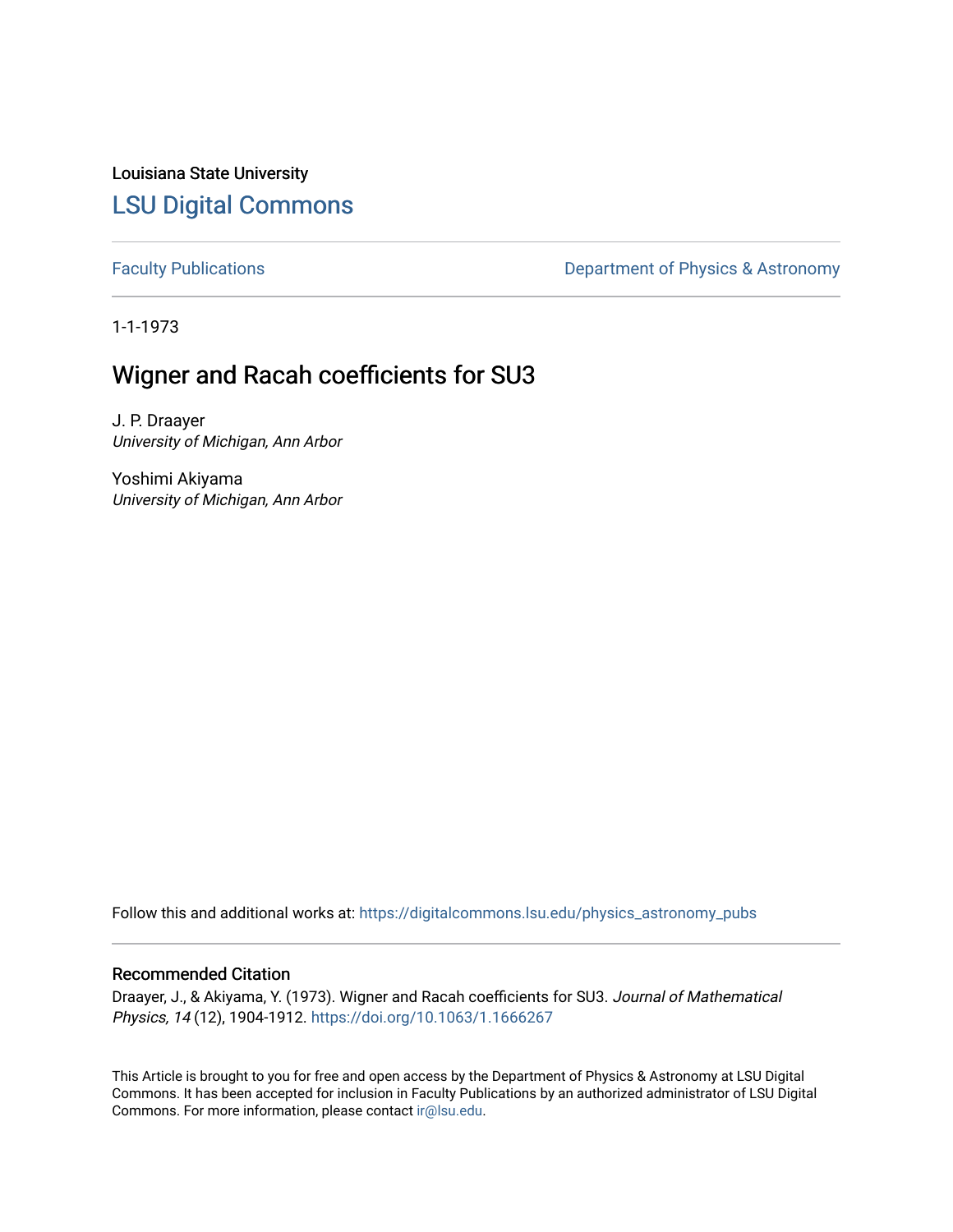# **Wigner and Racah coefficients for** SU*3* \*

## J. P. Draayer  $\dagger$  and Yoshimi Akiyama  $\dagger$

*Department 0/ Physics, The University 0/ Michigan, Ann Arbor, Michigan 48105*  (Received 19 March 1973; revised manuscript received 22 May 1973)

A general yet simple and hence practical algorithm for calculating  $SU_3 \supset SU_2 \times U_1$  Wigner coefficients is formulated. The resolution of the outer multiplicity follows the prescription given by Biedenharn and Louck. It is shown that  $SU_3$  Racah coefficients can be obtained as a solution to a set of simultaneous equations with unknown coefficients given as a by-product of the initial steps in the  $SU_3 \supset SU_2 \times U_1$  Wigner coefficient construction algorithm. A general expression for evaluating  $SU_3 \supset R_3$  Wigner coefficients as a sum over a simple subset of the corresponding  $SU_3 \supset SU_2 \times U_1$ Wigner coefficients is also presented. State conjugation properties are discussed and symmetry relations for both the  $SU_3 \supset SU_2 \times U_1$  and  $SU_3 \supset R_3$  Wigner coefficients are given. Machine codes based on the results are available.

### 1. INTRODUCTION

The work of Wigner on the theory of group representations<sup>1</sup> coupled with Racah's development of the algebra of tensor operators2 provides basic simplifying techniques for spectroscopic analyses. The usefulness of their techniques in any particular situation, however, depends to a great extent upon the availability of the appropriate Wigner and Racah coefficients. Ordinary angular momentum algebra, for example, owes its utility as a calculational tool to the ready availability of  $SU_2$ Wigner and Racah coefficients. Other more complicated group structures for which Wigner and Racah coefficients are not so readily available, however, are also known to have real physical significance. The special unitary group in three dimensions,  $SU_3$ , is a case in point. In 1958 Elliott pointed out its usefulness in understanding the rotational structure of light nuclei.<sup>3</sup> Some four years later it was also recognized as being of importance in the classification of elementary particles.<sup>4</sup> As a consequence, Wigner and Racah coefficients for this group have been given in either algebraic or numeric form for simple cases of special interest by a number of authors. <sup>5</sup> More general results have only recently been made available through the work of Biedenharn and Louck and co-workers.<sup> $6 - 12$ </sup> Except for the case of multiplicity free and the so-called  $\Gamma_s$  couplings, however, an additional algorithm is needed if numerical values for Wigner coefficients are to be extracted from the formalism. And since most authors disagree in their choice of a phase convention, extreme caution must be used if results so obtained are used to augment simple algebraic formulas currently available. An additional complication exists because two inequivalent reductions are needed:  $SU_3$   $\supset$  $SU_2 \times U_1$  in particle physics and  $SU_3 \supset R_3$  in nuclear physics.

The purpose of this article is to: (i) Formulate in the spirit of an ordinary tensor formalism (built with tensors which by construction have the same null space properties as the Biedenharn and Louck Wigner operators) a general but Simple and hence practical algorithm for generating  $SU_3 \supset SU_2 \times U_1$  Wigner coefficients for arbitrary couplings and multiplicities; (ii) express  $SU_3$ Racah coefficients as the solution to a set of simultaneous equations with the unknown coefficients given as a by-product of the initial steps in the  $SU_3 \supseteq SU_2 \times U_1$ <br> $SU_3 \times U_2$ Wigner coefficient construction algorithm; (iii) exploit properties of the  $SU_3 \supset R_3$  projection process together with known transformation coefficients between the  $SU_3$  $\supset SU_2 \times U_1$  and  $SU_3 \supset R_3$  schemes to express  $SU_3 \supset R_3$ <br>Wigner coefficients as a sum over a particularly simple subset of the corresponding  $SU_3 \supset SU_2 \times U_1$  Wigner co-<br>efficients; (iv) list symmetry properties of the transefficients; (iv) list symmetry properties of the trans-<br>formation coefficients between the  $SU_3 \supset SU_2 \times U_1$  and

 $SU_3 \supset R_3$  schemes and discuss conjugation properties of state vectors for both reductions; (v) give symmetry properties for both the  $SU_3 \supset SU_2 \times U_1$  and  $SU_3 \supset R_3$  Wigner coefficients. We begin by briefly reviewing common notations and discussing their relationship to one another.

#### 2. BASIC NOTATION

The labels  $\lambda$  and  $\mu$  are used to characterize the irreducible representations of  $SU_3$ . The row labels in the  $SU_3$   $\supset$   $SU_2$   $\times$   $U_1$  reduction are chosen as

$$
\epsilon = 2\lambda + \mu - 3(p + q) = -3Y,
$$
  
\n
$$
\Lambda = (\mu + p - q)/2 = I,
$$
  
\n
$$
M_{\Lambda} = r - \Lambda = I_z,
$$
\n(1)

where the integers  $p, q, r$  satisfy  $0 \le p \le \lambda$ ,  $0 \le q \le \mu$ ,  $0 \le r \le 2\Lambda$ . The notation  $|(\lambda\mu)\epsilon\Lambda M_{\Lambda}\rangle$  is that introduced by Elliott into nuclear physics to label states in the socalled intrinsic or body-fixed system.<sup>3,13</sup> In terms of a three-dimensional oscillator with  $n_i$  quanta in the  $i$ direction,  $\epsilon = 2n_3 - n_1 - n_2$  while A labels the irreducible representation of  $SU_2$  with projection  $M_A = (n_1 - n_2)/2$ .<br>In particle physics states are labeled as  $|(\lambda \mu)YII_z\rangle$  with *Y* denoting the hypercharge and *I* and *Iz* the isospin and its projection, respectively.14

An equivalent but mathematically more elegant notation is that due to Gel 'fand in which case states are labeled by patterns of the type $15$ 

$$
|G\rangle \equiv \begin{pmatrix} \mathcal{E}_{13} & \mathcal{E}_{23} & \mathcal{E}_{33} \\ & \mathcal{E}_{12} & \mathcal{E}_{22} \\ & & \mathcal{E}_{11} \end{pmatrix}.
$$
 (2)

The  $g_{ij}$ ,  $1 \le i \le j \le 3$ , specify the irreducible representation of  $U_j$  in the chain  $U_3 \supset U_2 \supset U_1$ . Specifically,  $g_{ij}$  is the number of boxes in row i of the Young tableau for  $U_j$ ,  $\lambda = g_{13} - g_{23}$ ,  $\mu = g_{23} - g_{33}$ , and  $\nu = g_{33}$  are then the number of columns containing 1, 2, and 3 boxes, respectively, in the Young tableau for  $U_3$ . For notational convenience  $G$  (for Gel'fand) will be used to denote the full set of  $g_{ij}$  labels. Apart from an  $n_i$ -dependent phase factor  $|G| = |\langle \lambda \mu \rangle \epsilon \Lambda M_{\Lambda} \rangle$  with  $g_{12} = p + \mu + \nu = \frac{1}{3}(\lambda + \mu)$  $2\mu$ )  $-\frac{1}{6}\epsilon + \Lambda + \nu, g_{22} = q + \nu = \frac{1}{3}(\lambda + 2\mu) - \frac{1}{6}\epsilon - \Lambda +$  $\nu, g_{11} = r + q + \nu = 2M_A + \frac{1}{3}(\lambda + 2\mu) - \frac{1}{6}\epsilon - 3\Lambda + \nu.$ The so-called betweenness conditions  $(g_{ij} \ge g_{i,j-1})$  $g_{i+1,j}$  are equivalent to the restrictions  $0 \le p \le \lambda$ ,  $0 \le q \le \mu$ ,  $0 \le r \le 2\Lambda$ .

States of particular interest are those for which the number of oscillator quanta  $(n_i = \sum_j g_{j,i} - \sum_j g_{j,i-1})$  in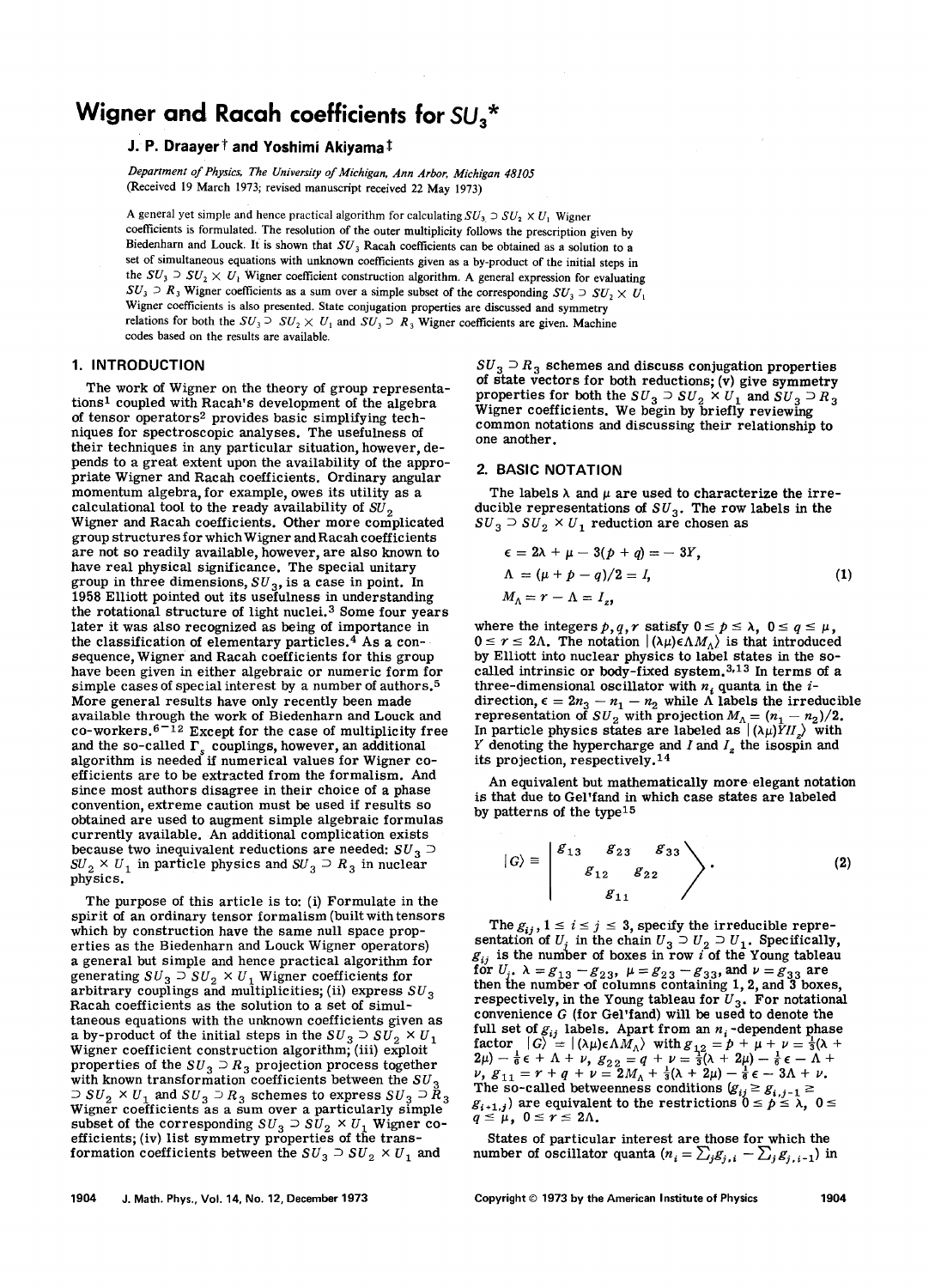| G                                              | $g_{12}$                                     | $g_{22}$                                              | $g_{11}$                         | $P$ a   |                                                                                                                                  | 2Λ        | $2M_{\Lambda}$    | $n_{1}$                                                  | $n_{\Omega}$                                        |                                                |  |
|------------------------------------------------|----------------------------------------------|-------------------------------------------------------|----------------------------------|---------|----------------------------------------------------------------------------------------------------------------------------------|-----------|-------------------|----------------------------------------------------------|-----------------------------------------------------|------------------------------------------------|--|
| $G_{HW}$<br>$G'_{HW}$<br>$G_{LW}$<br>$G'_{LW}$ | $g_{13}$<br>$g_{13}$<br>$g_{23}$<br>$g_{23}$ | $g_{23}$ $g_{13}$<br>$g_{23}$<br>$g_{33}$<br>$g_{33}$ | $g_{23}$<br>$g_{33}$<br>$g_{23}$ | $0 \mu$ | $\lambda$ $\mu$ $\lambda$ $-\lambda - 2\mu$<br>$\mu$ 0 $-\lambda - 2\mu$<br>$0 \quad 0 \quad 2\lambda + \mu$<br>$2\lambda + \mu$ | $\lambda$ | $-\lambda$<br>— u | $\lambda$ $\lambda$ $\lambda + \mu + \nu$<br>$\mu + \nu$ | $\mu + \nu$<br>$\lambda + \mu + \nu$<br>$\mu + \nu$ | $\lambda + \mu + \nu$<br>$\lambda + \mu + \nu$ |  |

TABLE I. (Subgroup labels for extremal states). The subscripts HW and LW mean highest weight and lowest weight in the Gel'fand sense (not to be confused with  $\epsilon_{\text{max}} \sim G_{LW}$  and  $\epsilon_{\text{min}} \sim G_{HW}$ ).

the 3-direction is either a maximum or a minimum. The value of the subgroup labels for these so-called extremal states  $(|G_E\rangle)$  are summarized by Table I. The *I* and *J* labels form a convenient code by which the states can be distinguished. The labels  $\lambda, \mu, \nu$  can therefore be thought of as either specifying or being specified by the distribution of oscillator quanta for extremal states.

In the  $SU_3 \supset R_3$  reduction states are labeled by the total angular momentum  $L$  and its projection  $M$ . Multiple  $occurrences of a given L can be distinguished in a$ variety of ways.<sup>16</sup> The physically most significant scheme is that due to Elliott in which case  $K$ , the projection of  $L$ along the body-fixed  $3$ -axis, is used to sort the  $L$ -values into the familiar  $K$ -bands of rotational model theory.<sup>17</sup> The prescription given is that projected states defined by

$$
|(G)KLM\rangle \equiv P_{MK}^I|G\rangle \equiv (2L+1)\int d\Omega\ D_{MK}^{I*}(\Omega)R(\Omega)|G\rangle \quad (3)
$$

form a complete basis if  $G = G_E$  and for:

$$
G_E = G_{HW}: \quad K = \lambda, \lambda - 2, ..., 1 \text{ or } 0,
$$
  
\n
$$
L = K, K + 1, ..., K + \mu, \quad K \neq 0,
$$
  
\n
$$
L = \mu, \mu - 2, ..., 1 \text{ or } 0, \quad K = 0;
$$
 (4a)

$$
G_E = G_{LW}: K = \mu, \mu - 2, ..., 1 \text{ or } 0,
$$
  
\n
$$
L = K, K + 1, ..., K + \lambda, K \neq 0,
$$
  
\n
$$
L = \lambda, \lambda - 2, ..., 1 \text{ or } 0, K = 0.
$$
 (4b)

In Eq. (3),  $D_{MK}^L(\Omega)$  is an  $R_3$  rotation matrix and  $R(\Omega)$  is an  $R_3$  rotation operator. The integration is over Euler angles.

States defined by Eqs.  $(3)-(4)$  are not normalized nor are they orthogonal with respect to the K-Iabel. Working within such a scheme leads ultimately to nonhermitian matrices. To avoid this complication, it is convenient to orthonormalize the basis using a Gram-Schmidt process. The physical interpretation of  $K$  as a band label can be maintained approximately if a prescription analogous to that outlined by Vergados is used.<sup>18</sup> In this case

$$
|(G_E)\mathcal{K}_i LM\rangle = \sum_{j \leq i} O_{ij} |(G_E)K_j LM\rangle, \qquad (5)
$$

where the orthonormalization matrix  $O_{ij}$  is defined recursively by the formulas

$$
O_{ii} = 1/(\langle (G_E)K_i LM | (G_E)K_i LM \rangle - \sum_{j (6a)
$$

$$
O_{j i} = O_{j j} \left( \left( (G_E) K_j L M \right) (G_E) K_i L M \right) - \sum_{k < j < i} O_{k j} O_{k i} \right)^{1/2} \tag{6b}
$$

$$
O_{ij} = O_{ii} (\delta_{ij} - \sum_{j \leq k < i} O_{kj} O_{ki}). \tag{6c}
$$

An analytic expression which allows the coefficients  $\langle (G_E)K_iLM | (G_E)K_iLM \rangle$  to be evaluated is given in Sec. 3. Unlike the  $\kappa$  of Vergados,  $\mathcal K$  like  $K$  is given by either Eq. (4a) or Eq. (4b). The extent to which different  $K$ -values are mixed by the orthonormalization process depends

upon the relative magnitude of the coefficients  $\langle (G_{\scriptscriptstyle F})K_{\scriptscriptstyle I}L M \, |$  $\langle G_E \rangle K_i LM \rangle$  and  $\langle \langle G_E \rangle K_i LM \vert \langle G_E \rangle K_j LM \rangle$ . It can be verified that the mixing is indeed small. In particular, for  $G_E = G_{HW}(G_L)$  and  $i \neq j$   $\langle \langle G_E \rangle K_i LM \vert \langle G_E \rangle K_j LM \rangle \rightarrow 0$  if  $\lambda(\mu)$  is  $G_{HW}(G_{L,W})$  and  $i \neq j$   $\langle (G_E)K_i LM | (G_E)K_j LM \rangle \rightarrow 0$  if  $\lambda(\mu)$  is fixed and  $\mu(\lambda) \rightarrow \infty$ .

#### 3. ALGEBRAIC FORMULATION

If  $\alpha$  represents a set of row labels used to distinguish orthonormal basis states within a given representation of  $SU_3(\alpha) = \epsilon \Lambda M_\Lambda$ , or  $\mathcal{K}LM$ , or  $\cdots$ , the Wigner coefficients  $\langle (\lambda_1 \mu_1) \alpha_1; (\lambda_2 \mu_2) \alpha_2 | (\lambda_3 \mu_3) \alpha_3 \rangle$  are by definition the elements of a unitary transformation between coupled and uncoupled representations of  $SU_3$  in the  $\alpha$ -scheme,

$$
|\langle \lambda_3 \mu_3 \rangle \alpha_3 \rangle_{\rho}
$$
  
=  $\sum_{\alpha_1 \alpha_2} \langle \langle \lambda_1 \mu_1 \rangle \alpha_1; (\lambda_2 \mu_2) \alpha_2 | (\lambda_3 \mu_3) \alpha_3 \rangle_{\rho} | (\lambda_1 \mu_1) \alpha_1 \rangle | (\lambda_2 \mu_2) \alpha_2 \rangle$ . (7)

The outer multiplicity label  $\rho = 1, 2, ..., \rho_{\text{max}}$  is used to distinguish multiple occurrences of a given  $(\lambda_3\mu_3)$  in the direct product  $(\lambda_1 \mu_1) \times (\lambda_2 \mu_2)$ . Although a definition bearing physical significance comparable, for example, to that associated with Elliott's choice of K for a resolution of the inner multiplicity problem in the  $SU_3 \supset R_3$ reduction has not been proposed to fix  $\rho$ , Biedenharn and Louck and co-workers have demonstrated in a series of articles $6 - 12$  that a mathematically canonical definition which puts the outer multiplicity on a sound group theoretical basis can be obtained through the use of the labels of an upper Gel'fand pattern for a Wigner operator of irreducible tensor character  $(\lambda_2 \mu_2)$ . The practical aspects of this choice are manifest in the vanishing of certain Wigner and Racah coefficients [Eqs. (15), (23), below], simple symmetry relations under conjugation [Eqs. (32)- (36), below], and nice limiting properties for the  $SU_3 \supset$  $SU_2$ <sup>2</sup> ×  $U_1$  Wigner coefficients (see Ref. 11, for example). Outlined below are techniques which exploit the essential features of this definition (albeit somewhat obscured but only so as to minimize notational needs) in defining an algorithm (based on an ordinary tensor formalism built with tensor operators which by construction have the same null space properties as the Wigner operators of Biedenharn and Louck) which can be used to evaluate all  $SU_3$   $\supset$   $SU_2$   $\times$   $U_1$  Wigner coefficients. Note that for most practical purposes, however, the outer multiplicity can be considered fully labelled with a running index  $\rho = 1$ , 2, ...,  $\rho_{\text{max}}$  which distinguishes orthonormal basis states in the product space,

$$
\sum_{\alpha_1 \alpha_2} \langle (\lambda_1 \mu_1) \alpha_1; (\lambda_2 \mu_2) \alpha_2 | (\lambda_3 \mu_3) \alpha_3 \rangle_{\rho}
$$
  
×  $\langle (\lambda_1 \mu_1) \alpha_1; (\lambda_2 \mu_2) \alpha_2 | (\lambda'_3 \mu'_3) \alpha_3 \rangle_{\rho'}$  =  $\delta_{\lambda'_3 \lambda_3} \delta_{\mu'_3 \mu'_3} \delta_{\rho' \rho}$ . (8)

### A.  $SU_3$   $\supset$   $SU_2$  x  $U_1$  Wigner coefficients

Irreducible tensor operators under  $SU_3$ ,  $T^{(\lambda\mu)}$ , can be defined through their commutation properties with the infinitesimal generators of the group.19 The Wigner-Eckart theorem allows one to express the matrix elesum over  $\rho$  of the product of a  $\rho$ -dependent generalized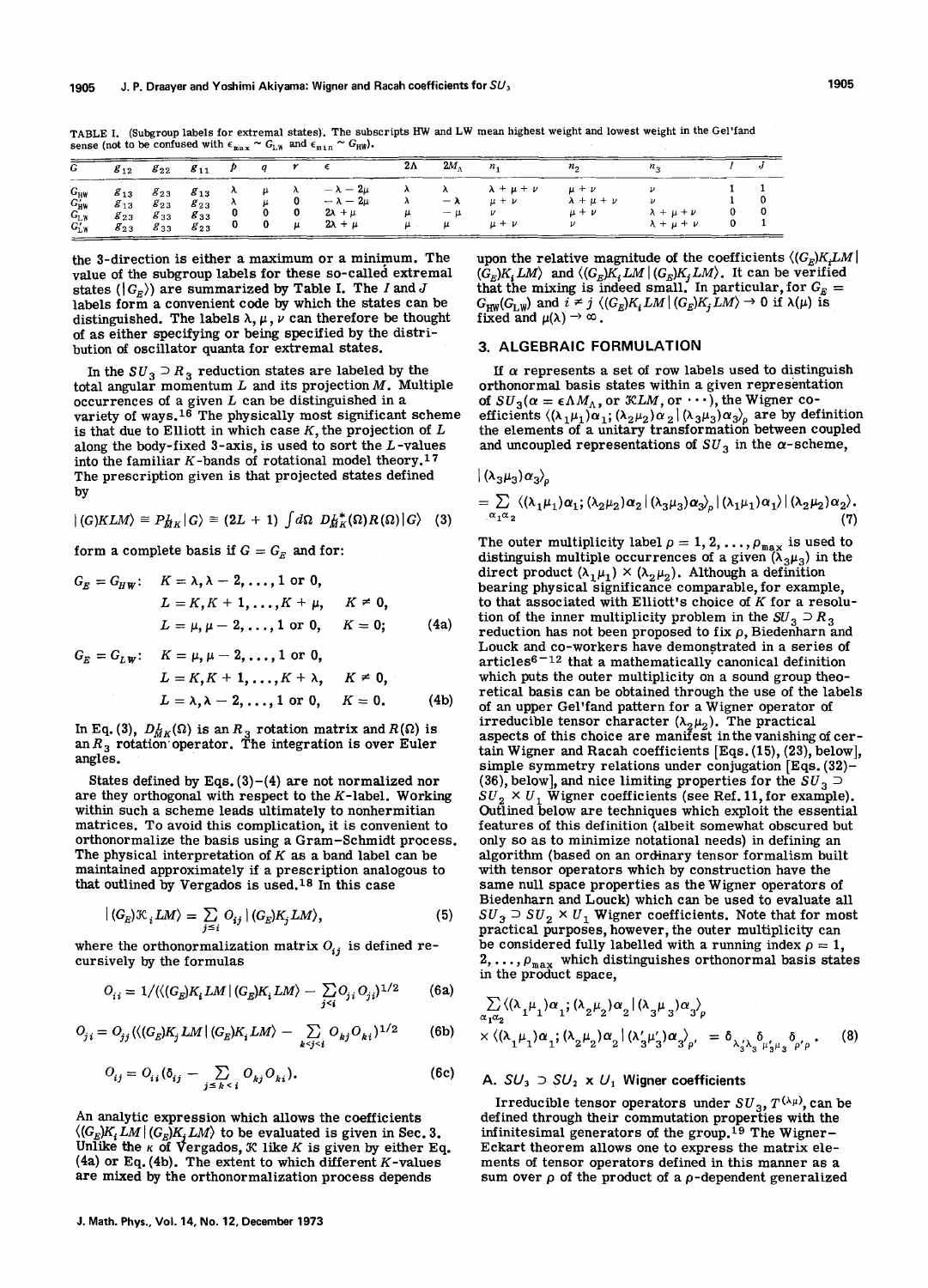reduced matrix element multiplied by the corresponding Wigner coefficient. Specifically, for the  $SU_3 \supset SU_2 \times U_1$ reduction,

$$
\langle (\lambda_3 \mu_3) \epsilon_3 \Lambda_3 M_{\Lambda_3} | T_{\epsilon_2 \lambda_2 M_{\Lambda_2}}^{(\lambda_2 \mu_2)} | (\lambda_1 \mu_1) \epsilon_1 \Lambda_1 M_{\Lambda_1} \rangle
$$
  
=  $\sum_{\rho} \langle (\lambda_3 \mu_3) || T^{(\lambda_2 \mu_2)} || (\lambda_1 \mu_1) \rangle_{\rho}$  (9)  
 $\times \langle (\lambda_1 \mu_1) \epsilon_1 \Lambda_1 M_{\Lambda_1}; (\lambda_2 \mu_2) \epsilon_2 \Lambda_2 M_{\Lambda_2} | (\lambda_3 \mu_3) \epsilon_3 \Lambda_3 M_{\Lambda_3} \rangle_{\rho}.$ 

This result can be used to define Wigner coefficients through the matrix elements of specially chosen tensor operators  $K^{(\lambda_2 \mu_2)}(\rho)$ ,

$$
\langle (\lambda_3 \mu_3) \epsilon_3 \Lambda_3 M_{\Lambda_3} | K_{\epsilon_2 \lambda_2}^{(\lambda_2 \mu_2)}(\rho) | (\lambda_1 \mu_1) \epsilon_1 \Lambda_1 M_{\Lambda_1} \rangle
$$
  
= 
$$
\langle (\lambda_3 \mu_3) || K^{(\lambda_2 \mu_2)}(\rho) || (\lambda_1 \mu_1) \rangle
$$
  
 
$$
\times \langle (\lambda_1 \mu_1) \epsilon_1 \Lambda_1 M_{\Lambda_1} ; (\lambda_2 \mu_2) \epsilon_2 \Lambda_2 M_{\Lambda_2} | (\lambda_3 \mu_3) \epsilon_3 \Lambda_3 M_{\Lambda_3} \rangle_{\rho}
$$
 (10)

for which the  $\rho$ -summation of Eq. (9) is *not* required. The generalized reduced matrix element  $\langle (\lambda_1 \mu_1) || K^{(\lambda_2 \mu_2)}$  $(\rho)$  $\|\langle \tilde{\lambda}_3\mu_3\rangle\rangle$  is then just a normalization factor. In particular, the infinitesimal generators which have irredu cible tensor character  $(\lambda_2 \mu_2) = (11)$  and operate only within a given representation of  $SU_3$  [e.g.,  $(\lambda_1\mu_1)$  =  $(\lambda_3 \mu_3) = (\lambda \mu)$ , only] are by definition matrix elements of the  $\rho = 1$  variety.

The problem is then one of constructing the operators  $K^{(\lambda_2\mu_2)}(p)$ ; and in particular, constructing them in a manner which serves to uniquely define the outer multiplicity label p. The scheme is straightforward: Clearly  $\rho_{\text{max}}$ , the number of occurrences of  $(\lambda_3\mu_3)$  in the direct product  $(\lambda_1\mu_1) \times (\lambda_2\mu_2)$ , depends upon  $\lambda_1$ ,  $\mu_1$ ,  $\lambda_2$ ,  $\mu_2$ ,  $\lambda_3$ ,  $\mu_3$ .<br>It is also clear that there exists an  $\eta$  such that  $(\lambda_3\mu_3)$ occurs exactly  $\rho$  times in the product  $(\lambda_1 \mu_1) \times (\lambda_2 - \eta, \mu_2 - \eta)$ . And in this case  $\rho$  depends upon  $\lambda_1, \mu_1, \lambda_2 - \eta$ ,  $\mu_2 - \eta, \lambda_3, \mu_3$ . Let  $\eta_{\text{max}}$  be the value of  $\eta$  such that  $(\lambda_1\mu_1) \times (\lambda_2 - \eta_{\text{max}}, \mu_2 - \eta_{\text{max}}) \rightarrow (\lambda_3\mu_3)$  is not allowed whereas  $(\lambda_1\mu_1) \times (\lambda_2 - \eta_{\text{max}} + 1, \mu_2 - \eta_{\text{max}} + 1) \rightarrow (\lambda_3 \mu_3)$ occurs with a multiplicity of one. Then  $(\lambda_1^2 \mu_1) \times (\lambda_2^2 \mu_1)$  $\lambda_2 - \eta_{\text{max}} + \rho, \bar{\mu}_2 = \mu_2 - \eta_{\text{max}} + \rho) \rightarrow (\lambda_3 \mu_3)$  occurs with a multiplicity of  $\rho$  for  $\rho = 1, 2, ..., \rho_{\text{max}} \le \eta_{\text{max}}$ . In this way,  $(\lambda_1\mu_1) \times (\lambda_2\bar{\mu}_2) \rightarrow (\lambda_3\mu_3)$  can be considered the parent coupling for the *p*th occurrence of  $(\lambda_3\mu_3)$  in the product  $(\lambda_1\mu_1) \times (\lambda_2\mu_2)$ . The question then arises: Is it possible to construct the  $K^{(\lambda_2\mu_2)}(\rho)$  from the corresponding  $K^{(\bar{\lambda}_2 \bar{\mu}_2)}(\rho)$  in such a way as to preserve the unique null space) property of the parent operator which allow it to generate the oth occurrence (and no more) of  $(\lambda_3\mu_3)$  in the product space? The answer is yes, it can be done via a build-up process using the group generators  $K^{(11)} \equiv$  $K^{(11)}(\rho = 1)$ . In particular, iterating the result

$$
K_{\epsilon_{2}\Lambda_{2}M_{\Lambda_{2}}}^{(\lambda_{2}\mu_{2})}(\vec{\rho}) = [K^{(\lambda_{2}-1,\mu_{2}-1)}(\rho) \times K^{(11)}]_{\epsilon_{2}\Lambda_{2}M_{\Lambda_{2}}}^{(\lambda_{2}\mu_{2})}
$$
  
\n
$$
= \sum_{\epsilon \Lambda \Lambda_{2}M_{\Lambda}} \langle (11)\epsilon \Lambda M_{\Lambda}; (\lambda_{2}-1,\mu_{2}-1) \rangle
$$
  
\n
$$
\epsilon_{2}'\Lambda_{2}'M_{\Lambda_{2}}' | (\lambda_{2}\mu_{2})\epsilon_{2}\Lambda_{2}M_{\Lambda_{2}}' \times K_{\epsilon_{2}'\Lambda_{2}'}^{(\lambda_{2}-1,\mu_{2}-1)}(\rho)K_{\epsilon\Lambda M_{\Lambda}}^{(11)}
$$
  
\n(11)

allows one to relate  $K^{(\lambda_2 \mu_2)}(\rho)$  to  $K^{(\overline{\lambda}_2 \overline{\mu}_2)}(\rho)$  for each  $\rho$ . Logical consistency demands, of course, that in each step  $\tilde{\rho}$  be chosen numerically equal to  $\rho$  and that  $\rho = 1$  corresponds to a multiplicity free parent coupling,  $\rho = 2$  to the second solution in the parent coupling having a twofold outer multiplicity, etc. The tilde, however, is used to denote the fact that  $\rho$ -orthogonality in the product space

is not guaranteed; that is,  $K^{(\lambda_2 \mu_2)}(\bar{\rho})$  will in general be a linear combination of all  $K^{(\lambda_2 \mu_2)}(p)$  with  $\rho \leq \tilde{\rho}$ . (That operators with  $\rho > \tilde{\rho}$  are not generated is a consequence of the fact that the group generators preserve the null space properties of the parent operator. Further discussion on the consequence of this result is given below. cussion on the consequence of this result is given<br>In effect, it means that the weight diagram<sup>11</sup> for a coupled operator of the type  $T^{(\lambda\mu)} \times K^{(11)}$  is the same as for  $T^{(\lambda\mu)}$ .) To be sure, the build-up process cannot be used to define  $K^{(\lambda_2 \bar{\mu}_2)}(\rho)$  because  $K^{(\lambda_2 - 1, \bar{\mu}_2 - 1)}(\rho) \equiv 0$ . But this presents no major problem since an analytic expression for the Wigner coefficients corresponding to the pth occurrence of  $(\lambda_3\mu_3)$  in the product  $(\lambda_1\mu_1) \times (\overline{\lambda}_2\overline{\mu}_2)$  is available [Eq. (20), below] and through Eq. (10) serves to define the first nonvanishing operator in the build-up process. Note that the Wigner coefficient appearing in Eq. (11) is multiplicity free. Substitution of Eq. (11) into  $Eq. (10)$  yields

$$
\langle (\lambda_1 \mu_1) \epsilon_1 \Lambda_1 M_{\Lambda_1}; (\lambda_2 \mu_2) \epsilon_2 \Lambda_2 M_{\Lambda_2} | (\lambda_3 \mu_3) \epsilon_3 \Lambda_3 M_{\Lambda_3} \rangle_{\tilde{\rho}}
$$
  
\n
$$
= \langle (\lambda_3 \mu_3) || K^{(\lambda_2 \mu_2)}(\tilde{\rho}) || (\lambda_1 \mu_1) \rangle^{-1}
$$
  
\n
$$
\times \langle (\lambda_3 \mu_3) || K^{(\lambda_2 - 1, \mu_2 - 1)}(\rho) || (\lambda_1 \mu_1) \rangle \langle (\lambda_1 \mu_1) || K^{(11)} || (\lambda_1 \mu_1) \rangle
$$
  
\n
$$
\times \sum_{\epsilon \Lambda \Lambda_1' \Lambda_2' M_{\Lambda}} \langle (11) \epsilon \Lambda M_{\Lambda} ; (\lambda_2 - 1, \mu_2 - 1) \epsilon_2' \Lambda_2' M_{\Lambda_2}' |
$$
  
\n
$$
(\lambda_2 \mu_2) \epsilon_2 \Lambda_2 M_{\Lambda_2'} \rangle
$$
  
\n
$$
\times \langle (\lambda_1 \mu_1) \epsilon_1 \Lambda_1 M_{\Lambda_1}; (11) \epsilon \Lambda M_{\Lambda} | (\lambda_1 \mu_1) \epsilon_1' \Lambda_1' M_{\Lambda_1'}' \rangle_{\rho = 1}
$$
  
\n
$$
\times \langle (\lambda_1 \mu_1) \epsilon_1' \Lambda_1' M_{\Lambda_1}'; (\lambda_2 - 1, \mu_2 - 1) \epsilon_2' \Lambda_2' M_{\Lambda_2}' |
$$
  
\n
$$
(\lambda_3 \mu_3) \epsilon_3 \Lambda_3 M_{\Lambda_3'} \rangle_{\rho}.
$$
  
\n(12)

If  $K^{(11)}$  were not chosen to be of the generator type, representations other than  $(\lambda_1 \mu_1)$  would appear on the right- and left-hand sides of the matrix elements of  $K^{(\lambda_2-1,\mu_2-1)}(\rho)$  and  $K^{(11)}$  and a summation over these representation labels would be required. Factoring each coupling coefficient into a reduced coefficient (doublebarred or isoscalar part) multiplied by an ordinary coefficient which carries the dependence upon the  $SU<sub>2</sub>$  projection labels and carrying out the summation over projection quantum numbers yields

$$
\langle (\lambda_1 \mu_1) \epsilon_1 \Lambda_1; (\lambda_2 \mu_2) \epsilon_2 \Lambda_2 \| (\lambda_3 \mu_3) \epsilon_3 \Lambda_3 \rangle_{\tilde{\rho}} \n= \langle (\lambda_3 \mu_3) \| K^{\Lambda_2 \mu_2}(\tilde{\rho}) \| (\lambda_1 \mu_1)^{\lambda_1} \n\times \langle (\lambda_3 \mu_3) \| K^{\Lambda_2^{-1} \mu_2^{-1}}(\rho) \| (\lambda_1 \mu_1) \rangle (\lambda_1 \mu_1) \| K^{(11)} \| (\lambda_1 \mu_1) \rangle \n\times \sum_{\epsilon \Lambda \Lambda_1' \Lambda_2'} \langle (11) \epsilon \Lambda; (\lambda_2 - 1, \mu_2 - 1) \epsilon_2' \Lambda_2' \| (\lambda_2 \mu_2) \epsilon_2 \Lambda_2 \rangle \n\times \langle (\lambda_1 \mu_1) \epsilon_1 \Lambda_1'; (11) \epsilon \Lambda \| (\lambda_1 \mu_1) \epsilon_1' \Lambda_1' \rangle_{\rho = 1} \n\times \langle (\lambda_1 \mu_1) \epsilon_1' \Lambda_1'; (\lambda_2 - 1, \mu_2 - 1) \epsilon_2' \Lambda_2' \| (\lambda_3 \mu_3) \epsilon_3 \Lambda_3 \rangle_{\rho} \n\times U(\Lambda_1 \Lambda \Lambda_3 \Lambda_2'; \Lambda_1' \Lambda_2),
$$
\n(13)

where  $U(\Lambda_1 \Lambda \Lambda_3 \Lambda_2; \Lambda_1 \Lambda_2)$  is an ordinary  $SU_2$  recoupling coefficient and  $\epsilon_1 = \epsilon_3 - \epsilon_2$ ,  $\epsilon_2' = \epsilon_2 - \epsilon$ ,  $\epsilon_1' = \epsilon_3 - \epsilon_2$  $+$   $\epsilon$ .

It should be emphasized that Eq. (13) is valid for completely general arguments  $\epsilon_1$ ,  $\Lambda_1$ ,  $\epsilon_2$ ,  $\Lambda_2$ ,  $\epsilon_3$ ,  $\Lambda_3$  and, furthermore, that certain coupling coefficients derived using this expression must necessarily vanish identically. To see this, consider in more detail a coefficient calculated by repeating the recursion process  $\eta$  times. The required matrix elements are for a tensor operator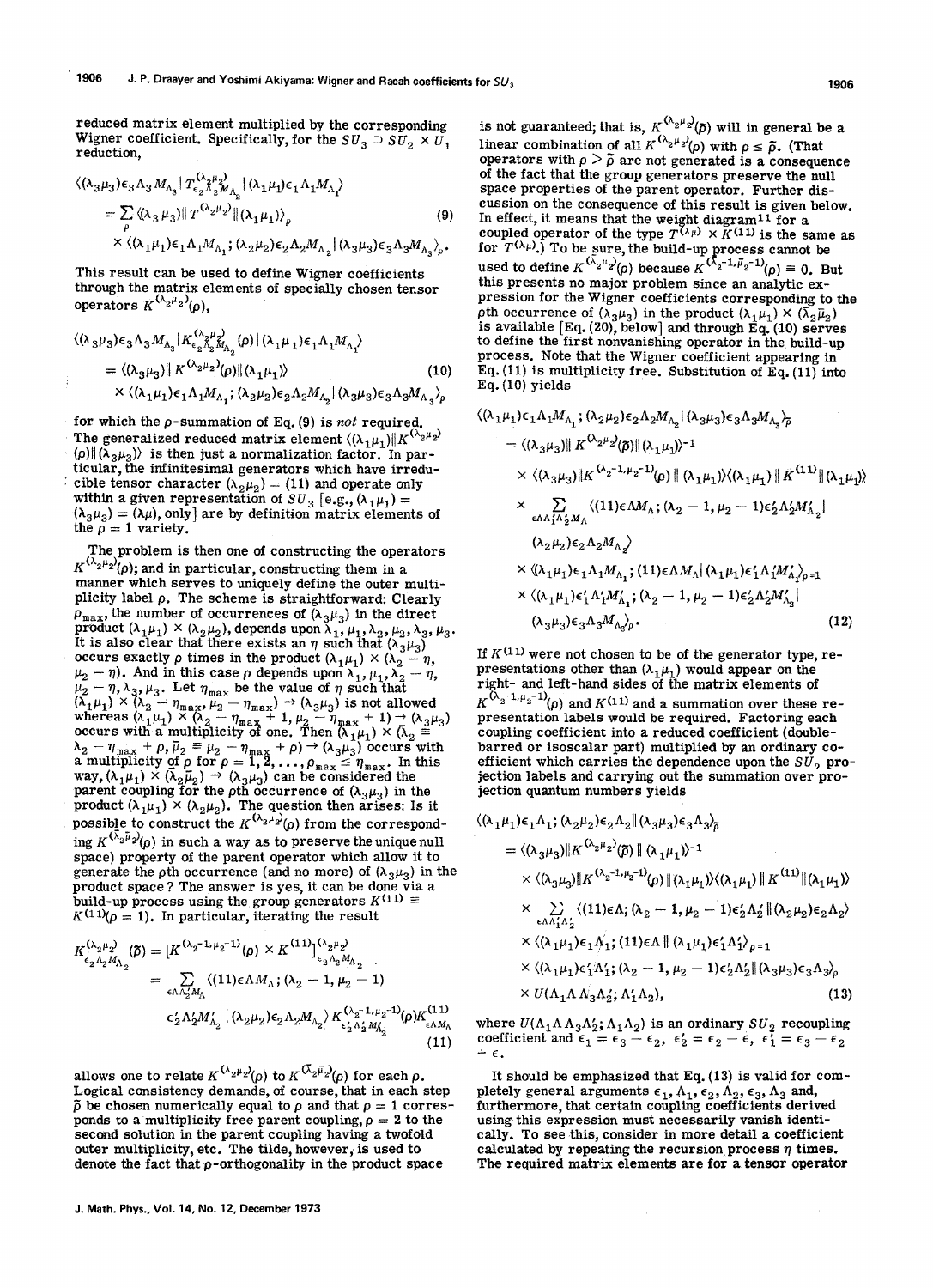$$
K^{(\lambda_2\mu_2)}(\tilde{p}) = [\cdots[[K^{(\lambda_2-\eta,\mu_2-\eta)}(\rho)\times K^{(11)}]\times K^{(11)}]\cdots\times K^{(11)}]^{(\lambda_2\mu_2)},
$$
\n(14)

in which  $K^{(11)}$  appears  $\eta$  times. In general the maximum change in  $\Lambda$  induced by an operator  $K^{(\lambda\mu)}$  is  $\frac{1}{2}(\lambda + \mu)$ since this is the maximum value of  $\Lambda$  in the representation  $(\lambda \mu)$ . The generators, however, are of a special type; they change  $\Lambda$  by at most  $\frac{1}{2}$ . The operator given by Eq. (14) can therefore change  $\Lambda$  by at most ( $\lambda_2 - \eta + \mu_2$  - $\eta/2 + \eta/2 = (\lambda_2 + \mu_2 - \eta)/2$ . Consequently, the corresponding coupling coefficient must be zero if  $|\Lambda_1 - \Lambda_3|$  >  $\frac{1}{2}(\lambda_2 + \mu_2 - \eta)$ . The maximum  $\eta$  for which this result is valid is simply  $\eta = \eta_{\text{max}} - \rho$ . Consequently  $\langle (\lambda_1 \mu_1)\epsilon_1 \lambda_1;$  $(\lambda_2 \mu_2)\epsilon_2 \Lambda_2 || (\lambda_3 \mu_3)\epsilon_3 \Lambda_3 \rangle_{\tilde{p}}$  must vanish for  $|\Lambda_1 - \Lambda_3| > \frac{1}{2}(\lambda_2 + \mu_2 - \eta_{\max} + \tilde{\rho})$ . This property is completely general and a direct consequence of the build-up process used to define the coefficients. Note that the number of coefficients predicted to be zero (more zeros may appear but for other reasons) is always a *decreasing* function of  $\delta$ . Although solutions obtained via repeated applications of Eq. (13) are not necessarily orthogonal with respect to the  $\tilde{p}$ -label, orthogonalizing in the *increasing* order  $\rho =$  $1, 2, \ldots, \rho_{\max}$  using a Gram-Schmidt process preserves the vanishings; and hence the Wigner coefficients satisfy

----------------------------------------------~

 $\langle (\lambda_1 \mu_1) \epsilon_1 \Lambda_1; (\lambda_2 \mu_2) H W || (\lambda_3 \mu_3) H W \rangle_{\tilde{a}}$ 

$$
\langle (\lambda_1 \mu_1) \epsilon_1 \Lambda_1; (\lambda_2 \mu_2) \epsilon_2 \Lambda_2 \parallel (\lambda_3 \mu_3) \epsilon_3 \Lambda_3 \rangle_{\rho} = 0
$$
  
for  $|\Lambda_1 - \Lambda_3| > \frac{1}{2} (\lambda_2 + \mu_2 - \eta_{\text{max}} + \rho).$  (15)

This then quarantees the uniqueness of our result which by construction coincides with the Biedenharn and Louck prescription for a resolution of the outer multiplicity. Thus Eq. (13) provides a recursive means of defining the  $SU_3 \supset SU_2 \times U_1$  Wigner coefficients for each mode of coupling characterized by  $\rho$ .

An expression which is computationally convenient to evaluate can be obtained from Eq. (13) by restricting  $\epsilon_2\Lambda_2$  = HW and  $\epsilon_3\Lambda_3$  = HW. In this case  $\epsilon\Lambda$  and  $\epsilon_2'\Lambda_2'$ are also forced to be of HW and  $\langle (11)$ HW;  $(\lambda_2 - 1, \mu_2 - 1)$ HW  $\| (\lambda_2 \mu_2)$ HW $\rangle = 1$ . The sum in Eq. (13) then reduces to simply

$$
\sum_{\Lambda_1'} \langle (\lambda_1 \mu_1) \epsilon_1 \Lambda_1; (11)\text{HW} \parallel (\lambda_1 \mu_1) \epsilon_1 - 3, \Lambda_1' \rangle_{\rho=1}
$$
  
×  $\langle (\lambda_1 \mu_1) \epsilon_1 - 3, \Lambda_1'; (\lambda_2 - 1, \mu_2 - 1)\text{HW} \parallel (\lambda_3 \mu_3)\text{HW} \rangle_{\rho}$   
×  $U(\Lambda_1, \frac{1}{2}, \lambda_3/2, (\lambda_2 - 1)/2; \Lambda_1', \lambda_2/2).$  (16)

It follows (making use of results available, for example,  $_1$  in Refs. 19 and 20) that

$$
= N \left[ - \left( \frac{R(p_1 + 1)A(\Lambda_1, \lambda_2/2, \lambda_3/2)[B(\Lambda_1, \lambda_2/2, \lambda_3/2) + 1]}{(2\Lambda_1 + 1)} \right)^{1/2} \langle (\lambda_1 \mu_1) \epsilon_1 - 3, \Lambda_1 + \frac{1}{2}; (\lambda_2 - 1, \mu_2 - 1)HW || (\lambda_3 \mu_3)HW \rangle \right]
$$
  
+  $\left( \frac{S(q_1 + 1)C(\Lambda_1, \lambda_2/2, \lambda_3/2)D(\Lambda_1, \lambda_2/2, \lambda_3/2)}{(2\Lambda_1 + 1)(2\Lambda_1)} \right)^{1/2} \langle (\lambda_1 \mu_1) \epsilon_1 - 3, \Lambda_1 - \frac{1}{2}; (\lambda_2 - 1, \mu_2 - 1)HW || (\lambda_3 \mu_3)HW \rangle \right],$   

$$
A(\Lambda_1, \Lambda_2, \Lambda_3) = \Lambda_2 + \Lambda_3 - \Lambda_1,
$$

$$
B(\Lambda_1, \Lambda_2, \Lambda_3) = \Lambda_3 + \Lambda_1 - \Lambda_2,
$$

$$
C(\Lambda_1, \Lambda_2, \Lambda_3) = \Lambda_1 + \Lambda_2 - \Lambda_3,
$$

$$
D(\Lambda_1, \Lambda_2, \Lambda_3) = \Lambda_1 + \Lambda_2 + \Lambda_3 + 1,
$$
And knowing this additional result allows all coefficients of the type  $\epsilon_3 \Lambda_3 = HW$  to be determined. Coefficients of the type  $\epsilon_3 \Lambda_3 = HW$  to be determined. Coefficients with  $\epsilon_3 \Lambda_3 \neq HW$  follow from the ordinary recursion with

where  $N$  is a normalization factor. This result allows the recursion process of Eq. (13) to be carried out within a very limited number of coefficients. The restriction  $\epsilon_3 \Lambda_3 = HW$ , however, also demands that

 $S(q_i) = q_i(\mu_i + 1 - q_i)(\lambda_i + \mu_i + 2 - q_i),$  (17)

$$
\langle (\lambda_1 \mu_1) \epsilon_1 \Lambda_1; (\lambda_2 \mu_2) \epsilon_2 + 3, \Lambda_2' \parallel (\lambda_3 \mu_3)HW \rangle
$$
  
=  $\left( \frac{(2\Lambda_2' + 1)}{(2\Lambda_1 + 1)(2\Lambda_2 + 1)N(\Lambda_2')} \right)^{1/2} \sum_{\Lambda_1' = \Lambda_1 + 1/2} \frac{X(\Lambda_1', \Lambda_2')}{\sqrt{2\Lambda_1' + 1}}$   
×  $\langle (\lambda_1 \mu_1) \epsilon_1 + 3, \Lambda_1'; (\lambda_2 \mu_2) \epsilon_2 \Lambda_2 || (\lambda_3 \mu_3)HW \rangle$ ,

$$
X(\Lambda_1 + \frac{1}{2}, \Lambda_2 + \frac{1}{2}) = -\left\{S(q_1)[A(\Lambda_1, \Lambda_2, \lambda_3/2) + \frac{1}{2}]\right\}
$$
  
 
$$
\times [B(\Lambda_1, \Lambda_2, \lambda_3/2) + \frac{1}{2}]\right\}^{1/2},
$$

$$
X(\Lambda_1 - \frac{1}{2}, \Lambda_2 + \frac{1}{2}) = -\left\{ R(p_1) [C(\Lambda_1, \Lambda_2, \lambda_3/2) + \frac{1}{2}] \right\} \times [D(\Lambda_1, \Lambda_2, \lambda_3/2) + \frac{1}{2}] \cdot \frac{1}{2} \cdot 2,
$$

$$
X(\Lambda_1 - \frac{1}{2}, \Lambda_2 - \frac{1}{2}) = + \{S(q_1)[C(\Lambda_1, \Lambda_2, \lambda_3/2) + \frac{1}{2}] \times [D(\Lambda_1, \Lambda_2, \lambda_3/2) + \frac{1}{2}]\}^{1/2},
$$

$$
X(\Lambda_1 - \frac{1}{2}, \Lambda_2 - \frac{1}{2}) = -\{R(p_1)[A(\Lambda_1, \Lambda_2, \lambda_3/2) + \frac{1}{2}] \times [B(\Lambda_1, \Lambda_2, \lambda_3/2) + \frac{1}{2}]\}^{1/2},
$$

formula

$$
\begin{split}\n&\langle (\lambda_{1}\mu_{1})\epsilon_{1}\Lambda_{1}; (\lambda_{2}\mu_{2})\epsilon_{2}\Lambda_{2} \parallel (\lambda_{3}\mu_{3})\epsilon_{3}\Lambda_{3}\rangle \\
&= \frac{1}{N_{3}} \left( \sum_{\Lambda_{1}^{'}=\Lambda_{1} \pm 1/2} N_{1} \left( \frac{2\Lambda_{3}^{'}+1}{2\Lambda_{1}^{'}+1} \right)^{1/2} U(\Lambda_{2}\Lambda_{3}^{'}\Lambda_{1} \frac{1}{2}; \Lambda_{1}^{'}\Lambda_{3}) \right. \\
&\times \langle (\lambda_{1}\mu_{1})\epsilon_{1} - 3, \Lambda_{1}^{'}; (\lambda_{2}\mu_{2})\epsilon_{2}\Lambda_{2} \parallel (\lambda_{3}\mu_{3})\epsilon_{3} - 3, \Lambda_{3}^{'} \rangle \\
&+ \sum_{\Lambda_{2}^{'}=\Lambda_{2} \pm 1/2} N_{2} \left( \frac{2\Lambda_{3}+1}{2\Lambda_{2}+1} \right)^{1/2} U(\Lambda_{1}\Lambda_{2}^{\prime}\Lambda_{3} \frac{1}{2}; \Lambda_{3}^{\prime}\Lambda_{2}) \\
&\times \langle (\lambda_{1}\mu_{1})\epsilon_{1}\Lambda_{1}; (\lambda_{2}\mu_{2})\epsilon_{2} - 3, \Lambda_{2}^{\prime} \parallel (\lambda_{3}\mu_{3})\epsilon_{3} - 3, \Lambda_{3}^{\prime} \rangle \right), \\
N_{i} = \begin{cases}\n\sqrt{S(q_{i}+1)}, & \Lambda_{i} - \Lambda_{i}^{\prime} = \frac{1}{2}, \\
\sqrt{R(q_{i}+1)}, & \Lambda_{i} - \Lambda_{i}^{\prime} = -\frac{1}{2}.\n\end{cases}\n\end{split} \tag{19}
$$

The process is easily realized for small values of  $n \equiv [(\lambda_1 + \lambda_2 - \lambda_3) - 2(\mu_1 + \mu_2 - \mu_3)]/3$ . The maximum possible multiplicity is  $n + 1$ , i.e.,  $\rho_{\text{max}} \le n + 1$ . For example, for an allowed coupling with  $n = 0$ ,  $\rho_{\text{max}}$  must be one and  $\langle (\lambda_1 \mu_1)HW; (\lambda_2 \mu_2)HW \parallel (\lambda_3 \mu_3)HW \rangle = 1$ . For  $n = 1$ ,  $\rho_{max}$  may be either one or two. If  $\rho_{max} = 2$ , the coefficients with  $\rho = 1$  and  $\epsilon_3 \Lambda_3 = HW$  are determined via Eqs. (17)-(18) from the result for  $\langle (\lambda_1 \mu_1)HW; (\lambda_2$  $1, \mu_2 - 1$ )HW  $\| (\lambda_3 \mu_3)$ HW). The solution for  $\rho = 2$  can<br>then be determined from Eq. (20) below. If, on the other hand,  $\rho_{\text{max}} = 1$ , either  $(\lambda_1 \mu_1) \times (\lambda_2 - 1, \mu_2 - 1) \rightarrow (\lambda_3 \mu_3)$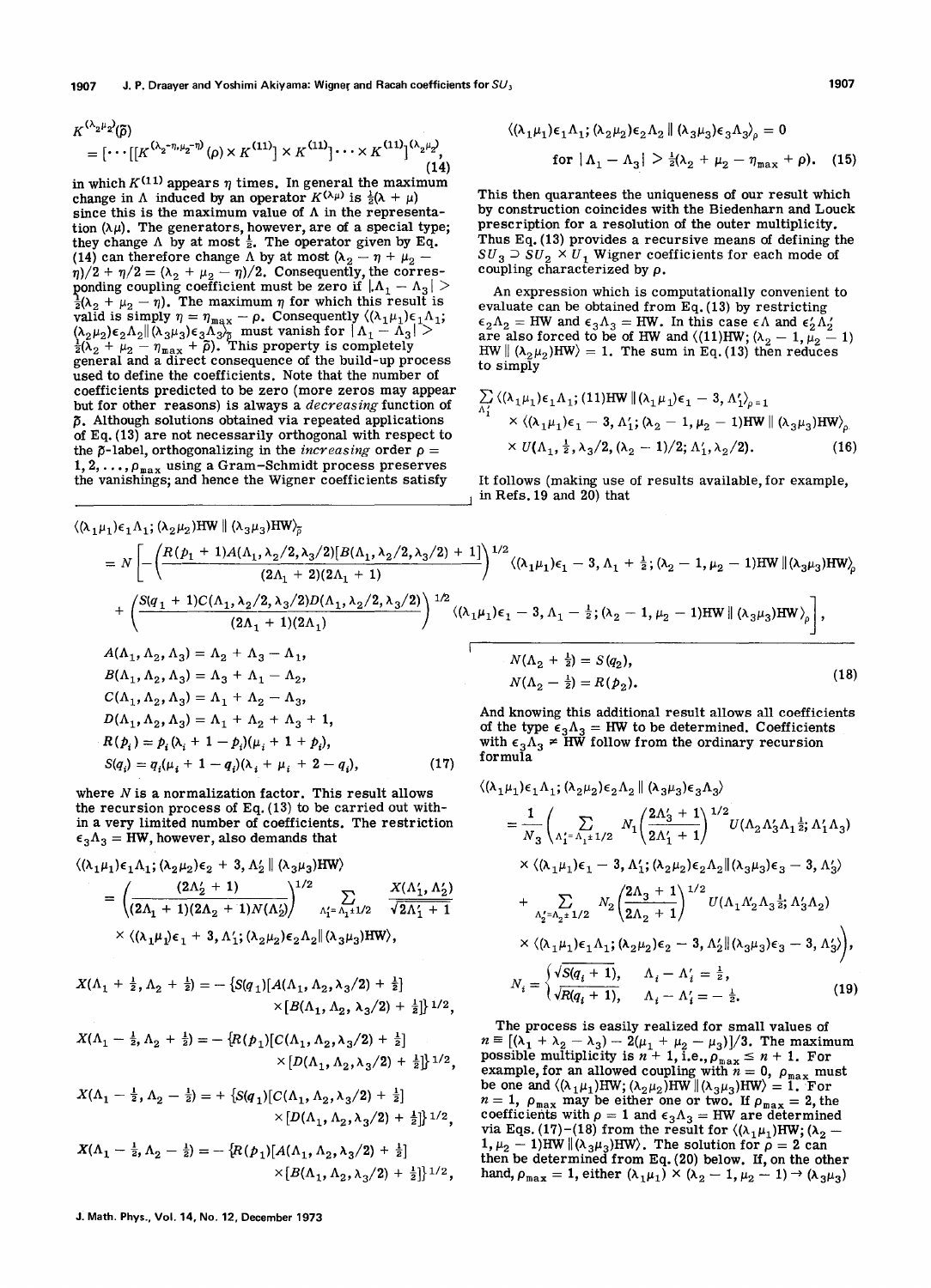is allowed and Eq. (20) cannot be used to generate an additional independent solution or  $(\lambda_1 \mu_1) \times (\lambda_2 - 1, \mu_2)$ 1)  $\rightarrow (\lambda_3\mu_3)$  is not allowed and Eq. (20) provides the only solution. For  $n = 2$ ,  $\rho_{\text{max}}$  may be either one, two, or three. And in this case it is still possible to generate useful algebraic results. For  $n > 2$ , how sion process yields unwieldy expressions making the algebraic approach extremely difficult if not impossible.

However, from the systematics of the results it is possible to predict a general algebraic expression for  $\langle (\lambda_1\mu_1)\hat{H}W; (\overline{\lambda}_2\overline{\mu}_2)\overline{\epsilon}_2\Lambda_2 || (\lambda_3\mu_3)HW \rangle_{\rho}$   $(\overline{\lambda}_2 = \lambda_2 - \eta_{max} + \rho,$  $\bar{\mu}_2 = \mu_2 - \eta_{\text{max}} + \rho$  implying that  $\rho$  is the maximum multiplicity for this coupling) which leads to coefficients that are automatically orthogonal to those obtained via Eq. (13) for the same  $\bar{\lambda}_2$ ,  $\bar{\mu}_2$  but lesser  $\rho$ . Explicitly, if  $\tilde{p} = \mu - q$  and  $\tilde{q} = \lambda - \tilde{p}$ ,

$$
\langle (\lambda_1 \mu_1) HW; (\bar{\lambda}_2 \bar{\mu}_2) \epsilon_2 \Lambda_2 \parallel (\lambda_3 \mu_3) HW \rangle_{\rho} = N \mathcal{F}(\tilde{\bar{p}}_2) [G(\tilde{\bar{q}}_2)/H(\tilde{\bar{q}}_2)]^{1/2},
$$
\n
$$
F(\tilde{\bar{p}}_2) = \begin{cases}\n1, & \tilde{\bar{p}}_2 \ \left(-1\right)^{\tilde{\bar{p}}_2} \sum_{i=0}^{\tilde{\bar{p}}_2} \binom{\tilde{\bar{p}}_2}{i} \frac{\tilde{\bar{p}}_2^{-1}}{1!} & \tilde{\bar{p}}_2 = 0, \\
(-1)^{\tilde{\bar{p}}_2} \sum_{i=0}^{\tilde{\bar{p}}_2} \binom{\tilde{\bar{p}}_2}{i} \frac{\tilde{\bar{p}}_2^{-1}}{1!} & f(j), & \tilde{\bar{p}}_2 \ge 1,\n\end{cases}
$$
\n
$$
f(j) = \begin{cases}\n(\bar{p}_2 + j + 1)(\mu_1 + \bar{\lambda}_2 + \bar{\mu}_2 - n + j + 2), & j < i, \\
(a + j + 1)(b - j - 1), & j \ge i, \\
(a + j + 1)(b - j - 1), & j \ge i,\n\end{cases}
$$
\n
$$
G(\tilde{\bar{q}}_2) = \begin{cases}\n(\bar{\lambda}_2 - 2\tilde{\bar{q}}_2 + n + 1) \left(\frac{n}{\tilde{q}}_2\right)^{\frac{j_2 - 1}{j - j_1}} & j_2 = j_1, \\
1, & j_2 = j_1, \\
\bar{\mu}_2 - n + j + 1, & j \ge j\n\end{cases}
$$
\n
$$
g(j) = \begin{cases}\n(a + n - j)(b - n + j)(c + n - j)(d + n - j)(\lambda_2 + \bar{\mu}_2 - j + 1), & j \ge j \ge j_1, \\
\bar{\mu}_2 - n + j + 1, & j \ge j\n\end{cases}
$$

 $j_{\,1}^{}=\hbox{minimum}~\tilde{\bar{q}}_{2}^{}\;\big\backslash$ for which the coupling  $\Lambda_1 + \Lambda_2 = \Lambda_3$  is allowed,  $j_{2}=\text{maximum } \tilde{\bar{q}}_{2}$ 

$$
H(\tilde{\tilde{q}}_2) = {n + 1 + \bar{\lambda}_2 - \tilde{\tilde{q}}_2 \choose \bar{\lambda}_2 - \tilde{\tilde{q}}_2},
$$
  
\n
$$
a = A(\lambda_1/2, \lambda_2/2, \lambda_3/2) - n/2, \quad b = B(\lambda_1/2, \lambda_2/2, \lambda_3/2) + n/2 + 1,
$$
  
\n
$$
c = C(\lambda_1/2, \lambda_2/2, \lambda_3/2) - n/2, \quad d = D(\lambda_1/2, \lambda_2/2, \lambda_3/2) - n/2,
$$
  
\n
$$
n = [(\lambda_1 + \bar{\lambda}_2 - \lambda_3) + 2(\mu_1 + \bar{\mu}_2 - \mu_3)]/3,
$$

where  $N$  is again the normalization factor. The formula [which is essentially the inverse of Eq. (18)]

$$
\langle (\lambda_1 \mu_1) \epsilon_1 + 3, \Lambda'_1; (\lambda_2 \mu_2) \epsilon_2 \Lambda_2 \parallel (\lambda_3 \mu_3)HW \rangle
$$
  
=  $\left( \frac{(2\Lambda'_1 + 1)}{(2\Lambda_1 + 1)(2\Lambda_2 + 1)N(\Lambda'_1)} \right)^{1/2} \sum_{\Lambda'_2 = \Lambda_2 + 1/2} \frac{Y(\Lambda'_1, \Lambda'_2)}{\sqrt{2\Lambda'_2 + 1}}$   
×  $\langle (\lambda_1 \mu_1) \epsilon_1 \Lambda_1; (\epsilon_2 \Lambda_2) \epsilon_2 + 3, \Lambda'_2 \parallel (\lambda_3 \mu_3)HW \rangle$ ,

$$
Y(\Lambda_1 + \frac{1}{2}, \Lambda_2 + \frac{1}{2}) = -\left\{S(q_2)[A(\Lambda_1, \Lambda_2, \lambda_3/2) + \frac{1}{2}]\right\}
$$
  
 
$$
\times [B(\Lambda_1, \Lambda_2, \lambda_3/2) + \frac{1}{2}]\right\}^{1/2},
$$

$$
Y(\Lambda_1+\tfrac{1}{2},\Lambda_2-\tfrac{1}{2})=+\{R(p_2)[C(\Lambda_1,\Lambda_2,\lambda_3/2)+\tfrac{1}{2}]\times[D(\Lambda_1,\Lambda_2,\lambda_3/2)+\tfrac{1}{2}]\}^{1/2},
$$

$$
Y(\Lambda_1-\tfrac{1}{2},\Lambda_2+\tfrac{1}{2})=-\{S(q_2)[C(\Lambda_1,\Lambda_2,\lambda_3/2)+\tfrac{1}{2}]\times[D(\Lambda_1,\Lambda_2,\lambda_3/2)+\tfrac{1}{2}]\}^{1/2},
$$

$$
Y(\Lambda_1 - \frac{1}{2}, \Lambda_2 - \frac{1}{2}) = -\left\{ R(p_2) [A(\Lambda_1, \Lambda_2, \lambda_3/2) + \frac{1}{2}] \right\} \times [B(\Lambda_1, \Lambda_2, \lambda_3/2) + \frac{1}{2}] \right\}^{1/2},
$$

$$
N(\Lambda_1 + \frac{1}{2}) = S(q_1),
$$
  
\n
$$
N(\Lambda_1 - \frac{1}{2}) = R(p_1),
$$
\n(21)

can be used to generate coefficients with  $\epsilon_1 \Lambda_1 \neq HW$  recursively. Note that Eq. (20) is valid for all  $\rho$ ; it can be

used to provide the starting coefficients for the recursion process.

 $\tilde{\bar{q}}_2$ ,  $\bar{\bar{q}}$   $_{2}$  ,

The computational algorithm is then clear: Neglecting normalization factors, for each  $\rho = 1, 2, \ldots, \rho_{\text{max}}$ , (i) start with the  $\langle (\lambda_1\mu_1)HW; (\overline{\lambda}_2\overline{\mu}_2)\epsilon_2\Lambda_2 \parallel (\lambda_3\mu_3)HW \rangle_{\rho}$  of Eq. (20) and use Eq. (21) to generate the  $((\lambda_1\mu_1)\epsilon_1\Lambda_1;$  $(\overline{\lambda}_2 \overline{\mu}_2)$ HW  $|| (\lambda_3 \overline{\mu}_3)$ HW)<sub>p</sub>, (ii) make use of Eq. (17) to generate the  $((\lambda_1\mu_1)\epsilon_1\Lambda_1; (\lambda_2\mu_2)$ HW  $\|\ (\lambda_3\mu_3)$ HW $\frac{1}{\rho}$  from the  $\langle (\lambda_1\mu_1)\epsilon_1\Lambda_1; (\lambda_2\mu_2)$ HW  $\|\langle \lambda_3\mu_3\rangle$ HW)<sub>p</sub>, and (iii) obtain the  $\langle (\lambda_1 \mu_1)\epsilon_1 \Lambda_1; (\lambda_2 \mu_2)\epsilon_2 \Lambda_2 \rangle \rangle \langle (\lambda_3 \mu_3) H W \rangle_{\tilde{\rho}}$  by using Eq. (18) to step the  $\epsilon_2 \Lambda_2$  labels. Then (iv) use Eq. (8) with  $\alpha_3 =$  $\epsilon_3 \Lambda_3 = H\bar{W}$  to orthonormalize the resultant coefficients in the increasing order  $\rho = 1, 2, ..., \rho_{\text{max}}$  and, depending upon need, and (v) obtain the  $\langle (\lambda_1 \mu_1)\epsilon_1 \Lambda_1; (\lambda_2 \mu_2)\epsilon_2 \Lambda_2 \rangle$   $\langle (\lambda_3 \mu_3)\epsilon_3 \Lambda_3 \rangle$  by using Eq. (19) to step the  $\epsilon_3 \Lambda_3$  labels.

The process serves to define  $SU_3 \supset SU_2 \times U_1$  Wigner coefficients to within an overall phase. The simplest and most natural way for fixing the phase is to take all the normalization factors involved in the process to be positive, and we adopt this convention. This is very different from the ordinary procedure in which a particular coefficient is assigned to be positive for each mode of coupling, i.e., each  $\rho$ -label.<sup>21</sup> With the current approach, however, it is difficult to predict the sign of each individual coefficient, making *a priori* introduction of the ordinary convention practically impossible. Of course, the technique outlined above allows the ordinary convention to be introduced *a posteriori* during the orthonormalization process. And such a choice reflects it-

(20)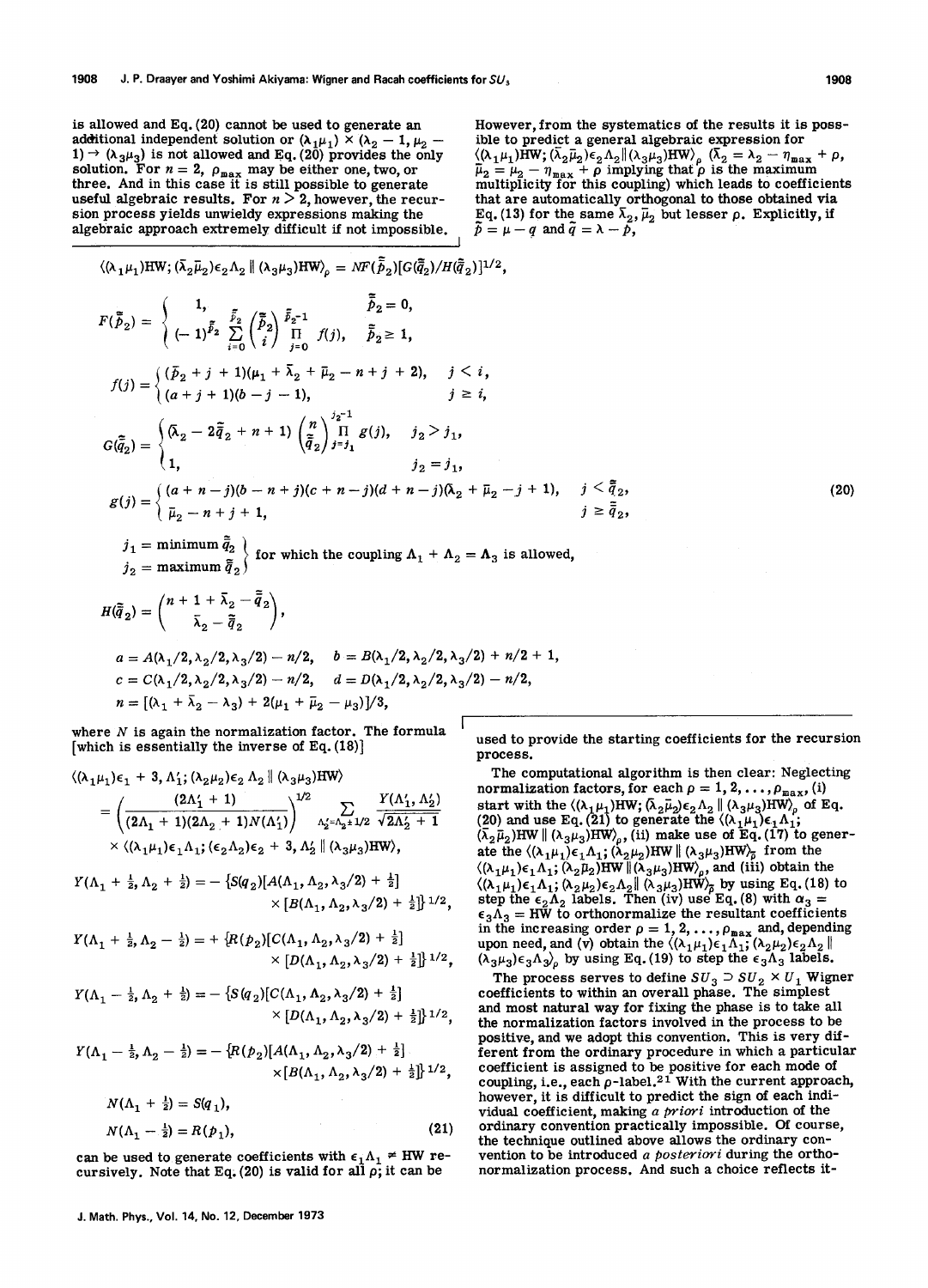self in the  $\rho$ -dependence of the symmetry properties of the Wigner coefficients (see Sec. 4).

It is interesting to note the effect of changing the order of the coupling in Eq. (11),

$$
K_{\epsilon_2 \Lambda_2 M_{\Lambda_2}}^{(\lambda_2 \mu_2)}(\tilde{\rho}) = [K^{(11)} \times K^{(\lambda_2 - 1, \mu_2 - 1)}(\rho)]_{\epsilon_2 \Lambda_2 M_{\Lambda_2}}^{(\lambda_2 \mu_2)}
$$
  
\n
$$
= \sum_{\epsilon \Lambda \Lambda_2 M_{\Lambda}} \langle (\lambda_2 - 1, \mu_2 - 1) \epsilon_2' \Lambda_2 M_{\Lambda_2}; (11) \epsilon \Lambda M_{\Lambda} | (\lambda_2 \mu_2) \epsilon_2 \Lambda_2 M_{\Lambda_2} \rangle
$$
  
\n
$$
\times K_{\epsilon \Lambda M_{\Lambda}}^{(11)} K_{\epsilon_2' \Lambda_2' M_{\Lambda_2}'}^{(\lambda_2 - 1, \mu_2 - 1)}(\rho).
$$
 (11')

For this form, the result corresponding to Eq. (13) is

$$
\langle (\lambda_1 \mu_1) \epsilon_1 \Lambda_1; (\lambda_2 \mu_2) \epsilon_2 \Lambda_2 \parallel (\lambda_3 \mu_3) \epsilon_3 \Lambda_3 \rangle_{\tilde{\rho}}
$$
  
\n=  $\langle (\lambda_3 \mu_3) \parallel K^{(\lambda_2 \mu_2)}(\tilde{\rho}) \parallel (\lambda_1 \mu_1) \rangle^{-1} \langle (\lambda_3 \mu_3) \parallel K^{(11)} \parallel (\lambda_3 \mu_3) \rangle$   
\n $\times \langle (\lambda_3 \mu_3) \parallel K^{(\lambda_2 - 1, \mu_2 - 1)}(\rho) \parallel (\lambda_1 \mu_1) \rangle$   
\n $\times \sum_{\epsilon \Lambda \Lambda_2' \Lambda_3'} \langle (\lambda_2 - 1, \mu_2 - 1) \epsilon_2' \Lambda_2'; (11) \epsilon \Lambda \parallel (\lambda_2 \mu_2) \epsilon_2 \Lambda_2 \rangle$   
\n $\times \langle (\lambda_3 \mu_3) \epsilon_3' \Lambda_3'; (11) \epsilon \Lambda \parallel (\lambda_3 \mu_3) \epsilon_3 \Lambda_3 \rangle_{\rho = 1}$   
\n $\times \langle (\lambda_1 \mu_1) \epsilon_1 \Lambda_1; (\lambda_2 - 1, \mu_2 - 1) \epsilon_2' \Lambda_2' \parallel (\lambda_3 \mu_3) \epsilon_3' \Lambda_3' \rangle_{\rho}$   
\n $\times U(\Lambda_1 \Lambda_2' \Lambda_3 \Lambda_1, \Lambda_3' \Lambda_2).$  (13')

The choice  $\epsilon_1\Lambda_1 = HW$  and  $\epsilon_2\Lambda_2 = LW$  rather than  $\epsilon_2\Lambda_2$ = HW and  $\epsilon_3 \bar{\Lambda}_3$  = HW can then be used to obtain a recur-<br>sion relationship analogous to Eq. (17).

#### B. SU*3* Racah coefficients

A straightforward generalization of the relationships between  $SU_2$  unitary recoupling coefficients and  $SU_2$ Wigner coefficients leads to the corresponding relationships between  $SU_3$  unitary recoupling (Racah or  $U$  functions) and  $SU_3$  Wigner coefficients.<sup>19</sup> The most practical of these relationships for evaluating recoupling coefficients in terms of known Wigner coefficients is

$$
\sum (\langle \lambda_1 \mu_1 \rangle \epsilon_1 \Lambda_1; (\lambda_{23} \mu_{23}) \epsilon_{23} \Lambda_{23} \| (\lambda \mu) \epsilon \Lambda_{\rho_{1,23}} \n\times U(\lambda_1 \mu_1)(\lambda_2 \mu_2)(\lambda \mu)(\lambda_3 \mu_3); (\lambda_{12} \mu_{12}) \rho_{12}, \n\times \rho_{12,3}(\lambda_{23} \mu_{23}) \rho_{23}, \rho_{1,23}) \n= \sum_{\epsilon_2 \Lambda_2 \Lambda_3 \Lambda_{12}} \langle (\lambda_1 \mu_1) \epsilon_1 \Lambda_1; (\lambda_2 \mu_2) \epsilon_2 \Lambda_2 \| (\lambda_{12} \mu_{12}) \epsilon_{12} \Lambda_{12} \rangle_{\rho_{12}} \n\times \langle (\lambda_{12} \mu_{12}) \epsilon_{12} \Lambda_{12}; (\lambda_3 \mu_3) \epsilon_3 \Lambda_3 \| (\lambda \mu) \epsilon \Lambda_{\rho_{12,3}} \n\times \langle (\lambda_2 \mu_2) \epsilon_2 \Lambda_2; (\lambda_3 \mu_3) \epsilon_3 \Lambda_3 \| (\lambda_2 \mu_{23}) \epsilon_{23} \Lambda_{23} \rangle_{\rho_{23}} \n\times U(\Lambda_1 \Lambda_2 \Lambda \Lambda_3; \Lambda_{12} \Lambda_{23}).
$$
\n(22)

Fixing  $\epsilon_1 \Lambda_1 = HW$  and  $\epsilon \Lambda = HW$  in this expression while letting  $\Lambda_{23}$  run over its range of allowed values yields a

set of simultaneous equations the solution of which is the required U functions. Note that the choice  $\epsilon_1 \Lambda_1 = HW$ and  $\epsilon \Lambda$  = HW makes it possible to evaluate all but one of the Wigner coefficients in Eq.  $(22)$  through Eqs.  $(17)-(18)$ ; the other requires Eq. (19) in addition.

The sum on the right-hand side of Eq. (13) can with the help of Eq. (22) be identified (apart from orthogonality) as simply

$$
\sum_{\rho} \langle (\lambda_1 \mu_1) \epsilon_1 \Lambda_1; (\lambda_2 \mu_2) \epsilon_2 \Lambda_2 \| (\lambda_3 \mu_3) \epsilon_3 \Lambda_3 \rangle_{\rho_0} U((\lambda_1 \mu_1)(11)(\lambda_3 \mu_3))
$$
  
\n
$$
\mu_{D} \times (\lambda_2 - 1, \mu_2 - 1); (\lambda_1 \mu_1) \rho_A = 1, \rho_B (\lambda_2 \mu_2) \rho_C = 1, \rho_D).
$$

This is a direct consequence of the special character of the couplings involved in the product tensors of Eq. (11). More general couplings would, by analogy with  $SU_2$ , require a  $9-(\lambda\mu)$  symbol.<sup>22</sup> The recursion formula (13) could therefore, in retrospect, be obtained from Eq. (22) by requiring  $U((\lambda_1\mu_1)(11)(\lambda_3\mu_3)(\lambda_2 - 1, \mu_2 - 1); (\lambda_1\mu_1)\rho_A = 1, \rho_B(\lambda_2\mu_2)\rho_C = 1, \rho_D) = 0$  for  $\rho_D \neq \rho_B$ . And indeed, this suggests a Simple method by which the techniques developed in this article may be generalized to other group structures. Note that the orthonormalization process, if carried out in the increasing order  $\rho = 1, 2, \ldots$ ,  $\rho_{\text{max}}$ , maintains the zero value of the *U* function for  $\rho_D$  $\rho_{\scriptscriptstyle B}$ . Consequently,

$$
U((\lambda_1\mu_1)(11)(\lambda_3\mu_3)(\lambda_2-1,\mu_2-1);(\lambda_1\mu_1)\rho_A=1,\\ \rho_B(\lambda_2\mu_2)\rho_C=1,\rho_D)=0 \text{ for } \rho_D > \rho_B.
$$
 (23)

This result also follows from property (15) and is a direct consequence of the Biedenharn and Louck prescription for specifying the outer multiplicity.

#### C.  $SU_3$   $\supset$  *R<sub>3</sub>* Wigner coefficients

The coefficients which effect the transformation between the  $\epsilon \Lambda M_{\Lambda}$  and  $\mathcal{K}LM$  schemes are known.<sup>23</sup> [The choice made in Eq. (3) requires that an additional factor of  $2L + 1$  be included in evaluating Eq. (35) of Ref. 23. In addition, including the phase factor  $(i)^{n_1+n_3}$  in the definition of  $|G\rangle$  makes the coefficient real. Explicitly, if

$$
|(G_E)\mathcal{K}LM\rangle = \sum \langle G|(G_E)\mathcal{K}LM\rangle |G\rangle, \qquad (24)
$$

then  $\frac{g}{g}$ 

$$
\langle G | (G_E) \mathcal{K}_i LM \rangle = \sum_{j=i} O_{ij} \langle G | (G_E) K_j LM \rangle, \qquad (25)
$$

where  $O_{ij}$  is the orthonormalization matrix of Eq. (6) and  $\langle G | (G_E) KLM \rangle$  is the inner product of a state  $|G\rangle$  [defined by Eq. (2)] with a state  $|(G_E)KLM\rangle$  [defined by Eqs. (3)-(4)]. The parameter g in Eq. (24) is used to denote the subgroup labels  $(g_{12},g_{22},g_{11} \sim p,q,r)$  of G. In terms of summation  $(K \to M, M \to M')$  for reasons of symmetry),

$$
\langle G| (G_{HW})MLM' \rangle = C \sum_{\gamma=0}^{p} {p \choose \gamma} S_1(M'_{\Lambda}\Lambda' N'_{\Lambda}M') S_1(N_{\Lambda}\Lambda M_{\Lambda} = \Lambda M) S_2(\kappa' k\kappa = kM'LM),
$$
  
\n
$$
C = (-1)^{L-p} \left(\frac{2L+1}{2^p}\right)^2 \left[ { \lambda \choose p} { \mu \choose q} {\lambda + \mu + 1 \choose q} {\lambda + \mu + 1 \choose L-M} \left( {2L \choose L-M'} \left( {2\Lambda' \over \Lambda' + M'_{\Lambda}} \right)^{p + \mu + 1} \right) \right]^{1/2},
$$
  
\n
$$
S_1(M_{\Lambda}\Lambda N_{\Lambda}M) = \sum_{\alpha} { \lambda - N_{\Lambda} \choose \alpha} {\lambda + N_{\Lambda} \choose \alpha - M_{\Lambda} - \alpha} \sum_{\beta} (-1)^{\beta} {2\Lambda - M_{\Lambda} - N_{\Lambda} - 2\alpha \choose \beta} {2\alpha + M_{\Lambda} + N_{\Lambda} \choose \lambda + M/2 - \beta},
$$
  
\n
$$
S_2(\kappa' k\kappa M'LM)
$$
  
\n
$$
= \frac{1}{2k + L + 1} \sum_{\alpha} (-1)^{\alpha} {L - M \choose \alpha} {\lambda + M \choose L-M' - \alpha} \sum_{\beta} (-1)^{\beta} { k + \kappa' \choose \beta} / { \left( q + \Lambda + M/2 + \Lambda' + M'/2 + \alpha - \beta - \gamma \right)}
$$
  
\n
$$
\Lambda' = (p + \mu - q)/2, \qquad \Lambda = \lambda/2, \qquad k = (\lambda + \mu - \gamma)/2,
$$
  
\n
$$
M'_{\Lambda} = r - \Lambda', \qquad M_{\Lambda} = \Lambda, \qquad \kappa = k,
$$
  
\n
$$
N'_{\Lambda} = p - \gamma - \Lambda', \qquad N_{\Lambda} = \Lambda - \gamma, \qquad \kappa' = k - (\lambda - p + \mu - q).
$$
  
\n(26)

J. Math. Phys., Vol. 14, No. 12, December 1973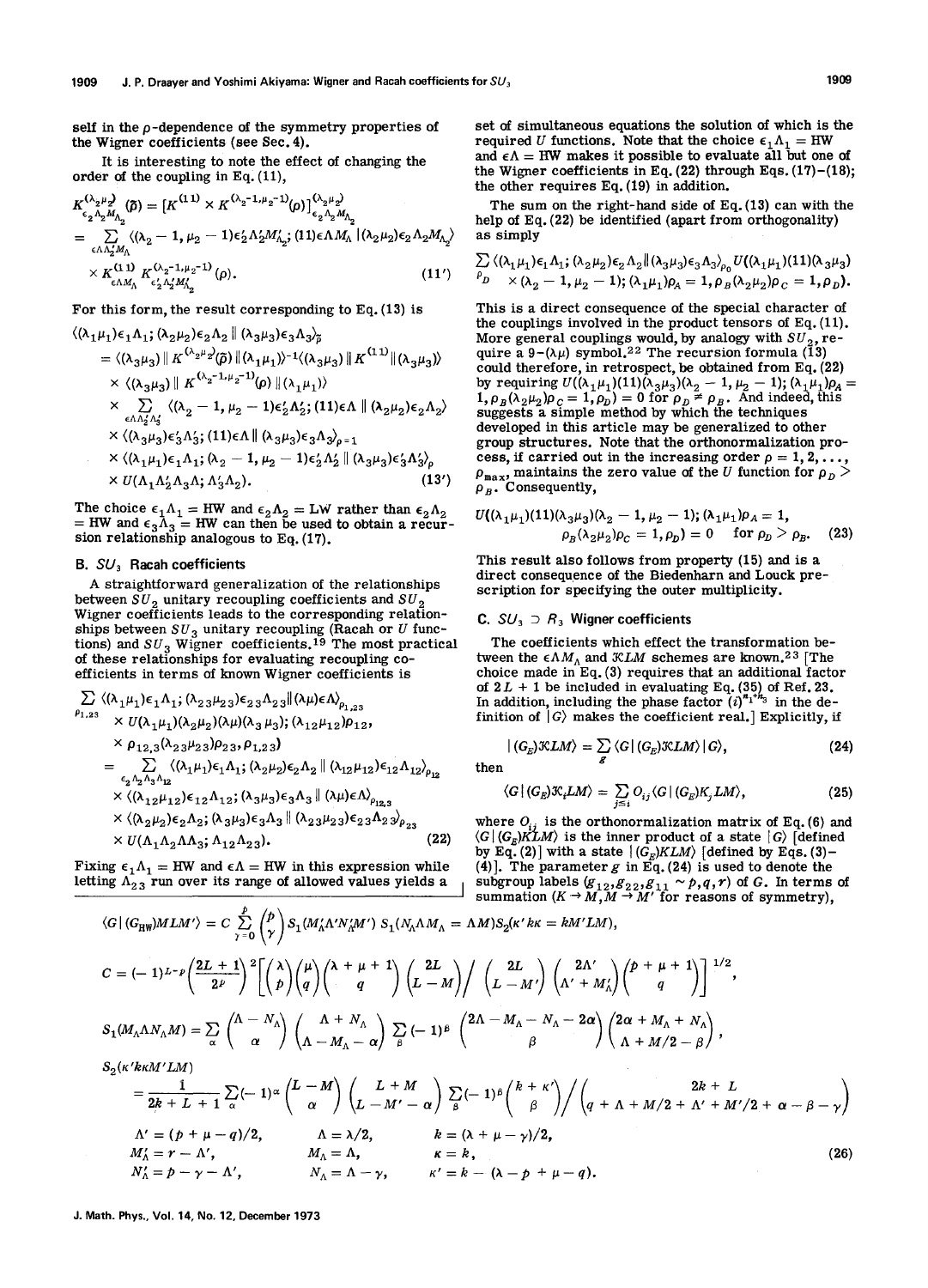The corresponding expression for  $\langle G | (G_{LW}) KLM \rangle$  can be obtained by conjugation (see Sec.4). Note in particular that the overlap of two projected states required for a determination of the orthonormalization matrix  $O_{ij}$ , is given by

$$
\langle (G_E)K'LM | (G_E)KLM \rangle = \langle G_E | (G_E)KLK' \rangle. \tag{27}
$$

Since  $|G\rangle$  differs from  $|(\lambda\mu)\in\Lambda M_{\Lambda}\rangle$  by at most an  $n_i$ . dependent phase factor and  $n_1^{(1)} + n_2^{(2)} = n_1^{(3)}$ , it is convenient to write

$$
\langle G_1; G_2 | G_3 \rangle_{\rho}
$$
  
=  $\langle (\lambda_1 \mu_1) \epsilon_1 \Lambda_1 M_{\Lambda_1}; (\lambda_2 \mu_2) \epsilon_2 \Lambda_2 M_{\Lambda_2} | (\lambda_3 \mu_3) \epsilon_3 \Lambda_3 M_{\Lambda_3} \rangle_{\rho}$ . (28)

The  $SU_3 \supset R_3$  Wigner coefficients are then given by

$$
\langle (G_{1E})\mathcal{K}_1 L_1 M_1; (G_{2E})\mathcal{K}_2 L_2 M_2 | (G_{3E})\mathcal{K}_3 L_3 M_3 \rangle_{\rho} \n= \sum_{\mathcal{S}_1 \mathcal{S}_2 \mathcal{S}_3} \langle G_1 | (G_{1E})\mathcal{K}_1 L_1 M_1 \rangle \langle G_2 | (G_{2E})\mathcal{K}_2 L_2 M_2 \rangle \n\times \langle G_3 | (G_{3E})\mathcal{K}_3 L_3 M_3 \rangle \langle G_1; G_2 | G_3 \rangle_{\rho}.
$$
\n(29)

An expression which is more convenient to evaluate from a computational point of view may be obtained by directly expanding the inner product

$$
\langle (G_{1E})\mathcal{K}_1 L_1 M_1; (G_{2E})\mathcal{K}_2 L_2 M_2 | (G_{3E}) K_3 L_3 M_3 \rangle_{\rho}
$$
  
=  $\langle (G_{1E})\mathcal{K}_1 L_1 M_1; (G_{2E})\mathcal{K}_2 L_2 M_2 | P_{M_3 K_3}^{L_3} | G_{3E} \rangle_{\rho}.$  (30)

Making use of the fact that  $R_3(\Omega) = R_1(\Omega)R_2(\Omega)$ , the effect of the projection operator acting to the left can be determined. Integrating over Euler angles by means of the Clebsch-Gordan series for rotation matrices then leads to the result

$$
\langle (G_{1E})\mathcal{K}_1 L_1 M_1; (G_{2E})\mathcal{K}_2 L_2 M_2 | (G_{3E}) K_3 L_3 M_3 \rangle_{\rho} \n= \sum_{\substack{\mathcal{S}_1 \mathcal{S}_2 \\ M_1(M_2')}} \langle L_1 M_1'; L_2 M_2' | L_3 K_3 \rangle \langle G_1 | (G_{1E})\mathcal{K}_1 L_1 M_1' \rangle \n\times \langle G_2 | (G_{2E})\mathcal{K}_2 L_2 M_2' \rangle \langle G_1; G_2 | G_{3E} \rangle_{\rho} \n\times \langle L_1 M_1; L_2 M_2 | L_3 M_3 \rangle.
$$
\n(31)

Applying Eq. (5) to the 3-space yields the required  $SU_3$  $R_3$  Wigner coefficients. Note that the summation in this case is only over  $SU_3 \supset SU_2 \times U_1$  Wigner coefficients of the type  $G_3 = G_{3E}$ , i.e., those which can be evaluated through Eqs. (17)-(18) without the use of Eq. (19). Clearly a factorization into the product of a reduced  $SU_3 \supset R_3$ Wigner coefficient and an ordinary Wigner coefficient in  $R_3$  space is possible. Note that it is unnecessary and indeed redundant to fix the phase for the  $SU_3 \supset R_3$  Wigner coefficients independently of that already chosen for the  $SU_3 \supset SU_2 \times U_1$  reduction. The orthonormality of the transformation coefficients between the two schemes guarantees a unique solution. In effect the choice is made by selecting positive roots in Eq. (6).

# 4. CONJUGATION AND SYMMETRY PROPERTIES

Since the  $SU_3 \supset R_3$  reduction is linked to the  $SU_3 \supset$  $SU_2 \times U_1$  reduction via the transformation coefficients of  $\tilde{Eq.} (24)$ , it suffices to make a determination of the conjugation relationship and all symmetry properties for the  $SU_3$   $\supset$   $SU_2$   $\times$   $U_1$  reduction only. The corresponding  $SU_3$   $\supset$   $R_3$  results follow from known relationships among the transformation coefficients between the two schemes.

#### A. State conjugation

The transformation coefficients  $\langle G | (G_E) \mathcal{K} L M \rangle$  are the elements of a real unitary (hence orthogonal) matrix if  $|G\rangle = (i)^{n_1+n_3} |(h_{ij})\rangle$ , where the  $|(h_{ij})\rangle$  are states of the type defined by Moshinsky in terms of polynomials in creation

operators acting on the vacuum.<sup>24</sup> [The choice  $(i)^{n_2} | (h_{ij}) \rangle$ as suggested in Ref. 23 is also acceptable. In this case, however, the states would not transform according to conventional phasing under the  $R1$  operation ( $\pi$ -rotation about the 2 axis  $\times$  time reversal) as defined by Bohr and Mottelson.25] The results given in Appendix A2 of Ref. 19 for the adjoint irreducible representation can then be used to show that26

$$
|G\rangle^* = (-1)^{p-r}|\bar{G}\rangle,
$$
  
\n
$$
\tilde{\lambda} = \mu, \quad \tilde{\mu} = \lambda,
$$
  
\n
$$
\tilde{\rho} = \mu - q
$$
  
\n
$$
\tilde{q} = \lambda - p
$$
  
\n
$$
\tilde{r} = p + \mu - q - r
$$
\n
$$
\tilde{M}_{\Lambda} = -M_{\Lambda}
$$
\n(32)

Note that  $p - r = \frac{1}{3}(\lambda - \mu) - \frac{1}{6}\epsilon - M_A = \tilde{r} - \tilde{p}$ . The sign of  $M_A$  differs from that of Hecht due to the choice  $M_A = r - \Lambda$  of Eq. (1). [This choice allows the more natural correspondence (zxy) ~ (312) rather than (zxy) ~ (321) to be made between body-fixed axes  $x, y, z$  and the  $i, j$ labels of the Gel'fand scheme.] For  $G = G_E$  Eq. (32) implies that in addition to  $\lambda$  and  $\mu$  interchanging roles  $\tilde{I} =$  $1 - I$  and  $\bar{J} = 1 - J$ , where I and J are as defined by Table I; that is, under conjugation  $HW \rightarrow LW$  and  $LW \rightarrow HW$ .

To discover the conjugation properties of the  $|(G_E)\mathcal{K}LM\rangle$  it suffices to know in addition to Eq. (32) the symmetry properties of the  $\langle G | (G_E) KLM \rangle$ . By straightforward but tedious substitution it can be shown that for the inner product of  $|G'\rangle$  with a state  $|(GMLM')|$  [defined by Eq.  $(3)$ ],

1. 
$$
\langle G' | (G)MLM' \rangle^* = \langle G' | (G)MLM' \rangle
$$
,

2. 
$$
\langle G' | (G) - M, L, -M' \rangle
$$
  
=  $(-1)^{n_2-n'_2+M-M'} \langle G' | (G)MLM' \rangle$ ,

$$
3. \quad \langle G' | (G)MLM' \rangle = (-1)^{n_3-n'_3+M-M'} \langle G | (G')M'LM \rangle,
$$

4. 
$$
\langle \tilde{G}' | \langle \tilde{G} \rangle MLM' \rangle = \langle G' | \langle G \rangle MLM' \rangle
$$
,

5A. 
$$
\langle G' | (G)ML, -M' \rangle = (-1)^{n_1^t - n_3 + L + M} \langle G' | (G)MLM' \rangle
$$
,

5B.  $\langle G' | (G) - MLM' \rangle = (-1)^{n_1 - n'_3 + L + M'} \langle G' | (G) MLM' \rangle$ ,

6A. 
$$
\langle G'(M'_{\Lambda})|(G)MLM'\rangle = (-1)^{\Lambda'+M'/2}\langle G'(-M'_{\Lambda})|(G)MLM'\rangle
$$
,

6B. 
$$
\langle G' | (G(M_{\Lambda}))MLM' \rangle = (-1)^{\Lambda + M/2} \langle G' | (G(-M_{\Lambda}))MLM' \rangle
$$
.

$$
(33)
$$

Since  $K = K + 2n$  where *n* is integral, the symmetries apply directly to the  $\langle G | (G_E) \mathcal{R} L M \rangle$  as well as the  $\langle G | (G_E) KLM \rangle$ . Property 6 together with property 1 insures that the  $\langle G' | (G)MLM' \rangle$  vanish for either  $2\Lambda' + M'$ or  $2\Lambda + M$  odd. Properties 1, 5A, 4 can then be used to show that

$$
|(G_E)\mathcal{K}LM\rangle^* = (-1)^{\lambda+\mu+L-M} |(\tilde{G}_E)\mathcal{K}L,-M\rangle.
$$
 (34)

Note that  $G_E = G_{HW}$  ( $G_{LW}$ ) implies Eq. (4a) [Eq. (4b)]<br>applies on the left whereas Eq. (4b) [Eq. (4a)] applies on the right. But since  $\lambda$  and  $\mu$  also interchange roles,  $\mathcal K$  is left invariant.

#### B. Symmetry properties

In Sec. 3 a prescription is given for a unique determination, including phase, of all  $SU_3 \supset SU_2 \times U_1$  Wigner coefficients. In terms of  $\varphi = \lambda_1 + \lambda_2 - \lambda_3 + \mu_1 + \mu_2 - \mu_3$ which is even or odd as  $(\lambda_1 + \lambda_2 - \lambda_3 - \mu_1 - \mu_2 + \mu_3)/3$  $= p_1 - r_1 + p_2 - r_2 - p_3 + r_3$  is even or odd, the corres-<br>ponding symmetry properties are:

Symmetry Properties of the  $SU_3 \supset SU_2 \times U_1$  Wigner **Coefficients**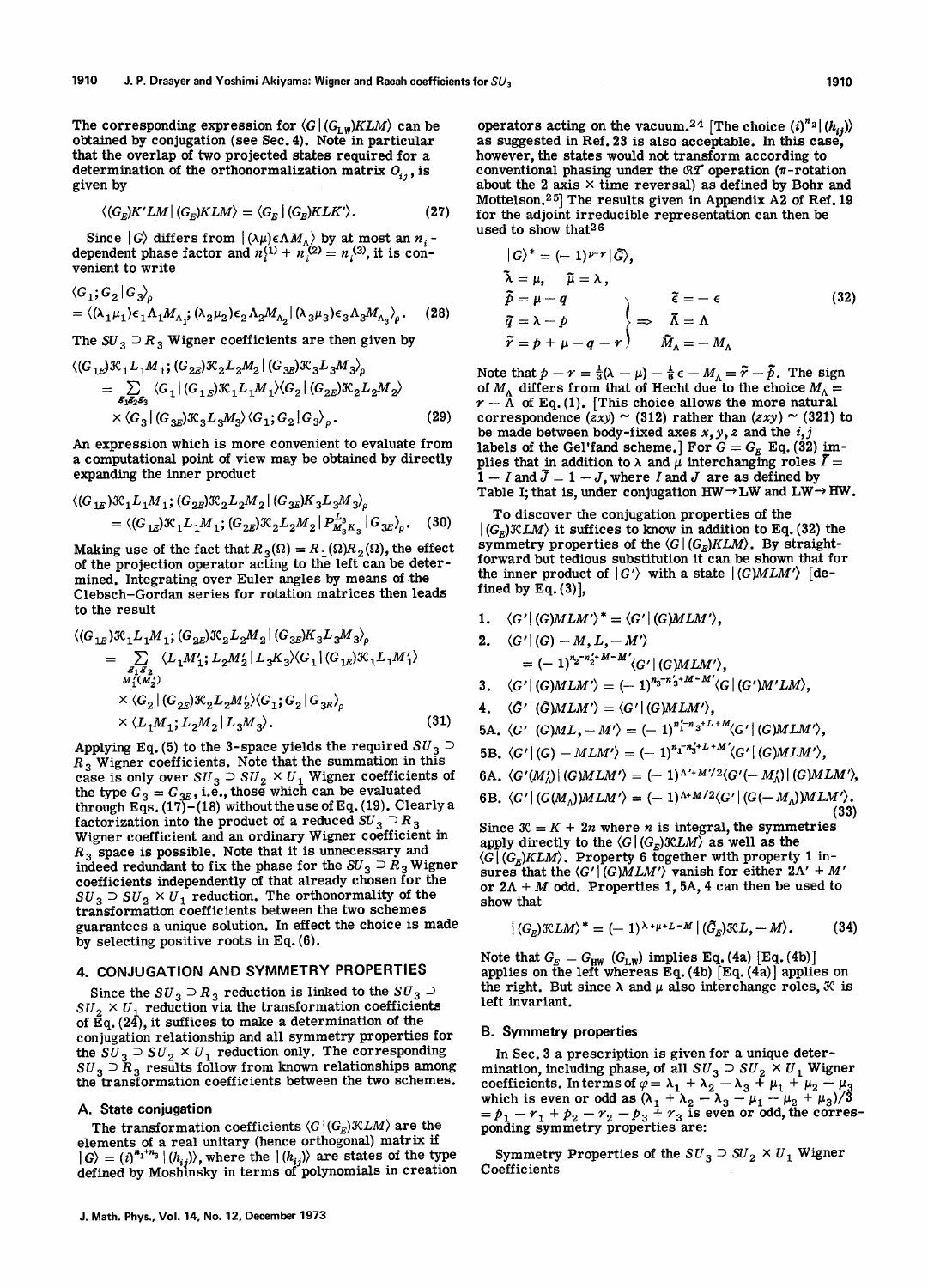1A. 
$$
\langle G_1; G_2 | G_3 \rangle_{\rho}
$$
  
\t=  $(-1)^{\varphi + \rho_2 - r_2} \sqrt{\dim(\lambda_3 \mu_3)/\dim(\lambda_1 \mu_1)} \langle G_3; \tilde{G}_2 | G_1 \rangle_{\rho}$ ,  
\t2A.  $\langle G_1; G_2 | G_3 \rangle_{\rho} = (-1)^{\varphi + \eta_{\max} - \rho} \langle \tilde{G}_1; \tilde{G}_2 | \tilde{G}_3 \rangle_{\rho}$ ,  
\t3A.  $\langle G_1; G_2 | G_3 \rangle = (-1)^{\varphi + \eta_{\max} - \rho} \langle \tilde{G}_1; \tilde{G}_2 | \tilde{G}_3 \rangle_{\rho}$ ,  
\t1B.  $\langle G_1; G_2 | G_3 \rangle_{\rho}$   
\t=  $(-1)^{\varphi + \frac{1}{3}(\lambda_2 - \mu_2) - \frac{1}{6} \epsilon_2 + \lambda_3 - \Lambda_1}$   
\t $\times \sqrt{\dim(\lambda_3 \mu_3)(2\Lambda_1 + 1)/\dim(\lambda_1 \mu_1)(2\Lambda_3 + 1)}$   
\t $\times \langle G_3; \tilde{G}_2 || G_3 \rangle_{\rho}$ ,  
\t2B.  $\langle G_1; G_2 || G_3 \rangle_{\rho} = (-1)^{\varphi + \eta_{\max} - \rho + \Lambda_1 + \Lambda_2 - \Lambda_3} \langle \tilde{G}_1; \tilde{G}_2 || \tilde{G}_3 \rangle_{\rho}$ ,  
\t3B.  $\langle G_1; G_2 || G_3 \rangle_{\rho} = (-1)^{\varphi + \Lambda_1 + \Lambda_2 - \Lambda_3} \langle G_2; G_1 || G_3 \rangle$   
\t $\langle \eta_{\max} = 1 \text{ only} \rangle$ . (35)

Among these, the most important is Symmetry 1. Expression (20) satisfies this relation, from which it follows that it holds for the coefficients  $\langle G_1, \overline{G}_2 | G_3 \rangle$  and  $\langle G_3, \overline{G}_2 | G_1 \rangle$ . A comparison of the expression for position of product  $G_3$ .  $\langle G_1, G_2 | G_3 \rangle$  given by the right-hand side of Eq. (13) with that for  $\langle \tilde{G}_3, \tilde{G}_2 | G_1 \rangle$  given by the right-hand side of Eq. (13') then sufficies by induction to establish the relationship for the general case. The validity of Symmetry 2, apart from phase, is a direct consequence of the symmetric nature of the formulation under the operation of conjugation. The appearance of the phase factor in this case, however, is by no means obvious. The factor  $(-1)^{\varphi}$ is a direct consequence of Eq. (32). But, as already suggested, $26$  consistency requires an additional phase,  $\xi = \pm 1$ . It has been determined that  $\langle G_1, \overline{G}_2 | G_3 \rangle_{\rho} =$  $(-1)^{\varphi}(\tilde{G}_1;\tilde{\tilde{G}}_2|\tilde{G}_3\rangle_p, i.e., \xi = +1$  for this special variety. The general result,  $\xi = (-1)^{\eta_{\max} - \rho}$ , then follows from recursion relation (13). An arbitrary resolution of the multiplicity would, in general, require a linear transformation among the  $\rho$ -labels on the right-hand side of each of Eqs. (35). The Significance of the "canonical" decomposition manifests itself in Symmetry 1 and Symmetry 2, where such a transformation does not appear and the multiplicity label  $\rho$  is the same on both sides of the equations. This, however, is not the case for Symmetry 3 because of the unsymmetric treatment of  $G_1$  and  $G_2$  and accounts for the restriction  $\eta_{\text{max}} = 1$ , i.e., multiplicity free couplings only.

Practical considerations may favor adopting a different phase convention.<sup>21</sup> But doing so requires a modification in the phases for the symmetries of Eq. (35). For example, under the convention adopted by Hecht, namely requiring  $\langle (\lambda_1 \mu_1) L W$ ;  $(\lambda_2 \mu_2) \epsilon_2 \Lambda_2_{max} || (\lambda_3 \mu_3) L W \rangle_\rho > 0$ , the results can be summarized as follows:

Symmetry 1 remains unchanged, Symmetry 2 holds with  $\eta_{\text{max}}$  replaced by  $\rho_{\text{max}}$ , Symmetry 3 is valid for  $\rho_{\text{max}} = 1$  only. That is, in this particularly simple case all that is required is for  $\eta_{\text{max}}$  to be replaced by  $\rho_{\text{max}}$  throughout.

The symmetry properties of the  $SU_3 \supset R_3$  Wigner coefficients can be obtained from those given above by using the results of Eqs. (33) together with Eq. (34).

Symmetry Properties of the  $SU_3 \supset R_3$  Wigner Coefficients

1A. 
$$
\langle (G_{1E})\mathcal{K}_1L_1M_1; (G_{2E})\mathcal{K}_2L_2M_2 | (G_{3E})\mathcal{K}_3L_3M_3 \rangle_{\rho}
$$
  
=  $(-1)^{\varphi+\lambda_2+\mu_2+\lambda_2+M_2} \sqrt{\dim(\lambda_3\mu_3)/\dim(\lambda_1\mu_1)}$   
×  $\langle (G_{3E})\mathcal{K}_3L_3M_3; (\tilde{G}_{2E})\mathcal{K}_2L_2, -M_2 | (G_{3E})\mathcal{K}_3L_3M_3 \rangle_{\rho}$ 

**2A.** 
$$
\langle (G_{1E})\mathcal{K}_1 L_1 M_1; (G_{2E})\mathcal{K}_2 L_2 M_2 | (G_{3E})\mathcal{K}_3 L_3 M_3 \rangle_\rho
$$
  
=  $(-1)^{\varphi+\eta_{\max}-\rho+L_1+L_2-L_3}$   
 $\times \langle (\tilde{G}_{1E})\mathcal{K}_1 L_1, -M_1; (\tilde{G}_{2E})\mathcal{K}_2 L_2, -M_2 | (\tilde{G}_{3E})\mathcal{K}_3 L_3, -M_3 \rangle_\rho$ ,

3A. 
$$
\langle (G_{1E})\mathcal{K}_1 L_1 M_1; (G_{2E})\mathcal{K}_2 L_2 M_2 | (G_{3E})\mathcal{K}_3 L_3 M_3 \rangle = (-1)^{\varphi}
$$
  
  $\times \langle (G_{2E})\mathcal{K}_2 L_2 M_2; (G_{1E})\mathcal{K}_1 L_1 M_1 | (G_{3E})\mathcal{K}_3 L_3 M_3 \rangle$   
  $(\eta_{\text{max}} = 1 \text{ only}),$ 

1B. 
$$
\langle (G_{1E})\mathcal{K}_1 L_1; (G_{2E})\mathcal{K}_2 L_2 | (G_{3E})\mathcal{K}_3 L_3 \rangle_\rho
$$
  
\n $= (-1)^{\varphi + \lambda_2 + \mu_2 + L_1 + L_2 - L_3}$   
\n $\times \sqrt{\dim(\lambda_3 \mu_3)(2L_1 + 1)/\dim(\lambda_1 \mu_1)(2L_3 + 1)}$   
\n $\langle (G_{3E})\mathcal{K}_3 L_3; (\tilde{G}_{2E})\mathcal{K}_2 L_2 | (G_{1E})\mathcal{K}_1 L_1 \rangle_\rho,$   
\n2B.  $\langle (G_{1E})\mathcal{K}_1 L_1; (G_{2F})\mathcal{K}_2 L_2 | (G_{3E})\mathcal{K}_3 L_3 \rangle_\rho = (-1)^{\varphi + \eta_{\max} - \rho}$   
\n $\times \langle (\tilde{G}_{1E})\mathcal{K}_1 L_1; (\tilde{G}_{2E})\mathcal{K}_2 L_2 | (G_{3E})\mathcal{K}_3 L_3 \rangle_\rho,$   
\n3B.  $\langle (G_{1E})\mathcal{K}_1 L_1; (G_{2E})\mathcal{K}_2 L_2 | (G_{3E})\mathcal{K}_3 L_3 \rangle = (-1)^{\varphi + L_1 + L_2 - L_3}$   
\n $\times \langle (G_{2E})\mathcal{K}_2 L_2; (G_{1E})\mathcal{K}_1 L_1 | (G_{3E})\mathcal{K}_3 L_3 \rangle$ 

$$
(\eta_{\text{max}}=1 \text{ only}). \quad (36)
$$

Again, under the convention of Hecht, these relations hold if  $\eta_{\text{max}}$  is replaced by  $\rho_{\text{max}}$  throughout.

#### 5. CONCLUDING REMARKS

The techniques described above developed as an outgrowth of the need for an advanced  $SU_3$  technology in shell model calculations for light nuclei assuming general two-body effective interactions.<sup>27</sup> Machine codes based on the results are therefore available.<sup>28</sup> They allow a numerical determination of  ${SU}_3^-\supseteq {SU}_2^-\times U_1^+$  and  ${SU}_3^+$  $\supset R$ <sub>3</sub> Wigner coefficients as well as  $SU_{3}^{-}$  Racah coefficients to be made for arbitrary couplings and multiplicity.

Although the emphasis in the present article has been on the practical aspects of calculating  $SU_3$  Wigner and Racah coefficients, it is quite possible, and indeed likely, that the build-up process using the group generators can be applied to the  $\Gamma_s$  Wigner operators of Biedenharn and Louck and co-workers for the couplings  $(\lambda_1\mu_1) \times (\overline{\lambda}_2\overline{\mu}_2)$  $\rightarrow (\lambda_3\mu_3)$ ,  $\rho = 1, 2, ..., \rho_{\text{max}}$  to obtain the full set of <br>Wigner operators for the coupling  $(\lambda_1\mu_1) \times (\lambda_2\mu_2) \rightarrow$  $(\lambda_3\mu_3)$ . Because of nonorthogonality, however, it is not clear that a simple interpretation of the structure of the operators in terms of geometrical properties of the socalled arrow patterns will be possible. Nevertheless, since our purpose in the present article is to avoid the luxury of mathematical sophistication the validity of such conjectures must be relegated to a later work.

#### ACKNOWLEDGMENTS

Thanks are due to nearly all the individuals with whom the authors had contact during the period in which the results reported in this article developed from mere speculation to concrete formulation. Special thanks, however, are due to K. T. Hecht for the expertise he provided in this technical phase of our research into the structure of light nuclei. It is also a pleasure to acknowledge the support of W. C. Parkinson and the cyclotron group at Michigan.

·Work supported by the U.S. National Science Foundation.

- t Present address: Department of Physics, University of Rochester, Rochester, New York.
- $\ddagger$  Present address: Department of Physics, Nihon University, Setagaya, Tokyo, Japan.
- IE. P. Wigner, *Group Theory and Its Application to the Quantum Mechanics of Atomic Spectra,* translated from the German by J. J. Griffin (Academic, New York, 1959).